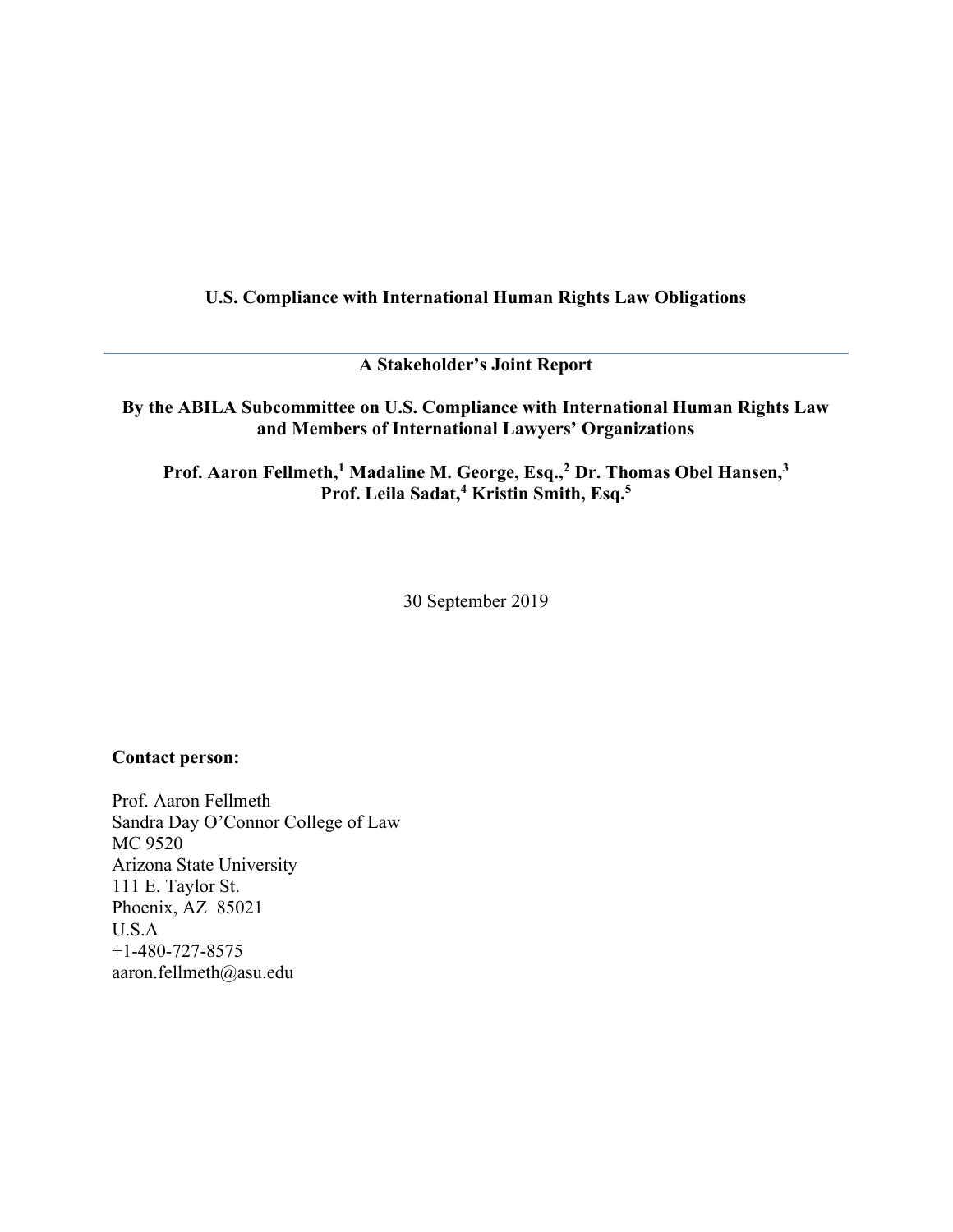### Submitted during the 36th Session to the UN Human Rights Council (2020)

### NGO Submission to the Universal Periodic Review of the United States of America Apr.-May 2020

1. The International Human Rights Committee of the International Law Association, American Branch ("ABILA") is dedicated to the dissemination of information and exchange of scholarly ideas relating to the status and development of international human rights law. ABILA was established in 1922 as the national branch for the United States of America of the International Law Association ("ILA"), which now has forty-five national and regional branches. The ILA, a nongovernmental organization headquartered in London and founded in 1873, has as its purpose the restatement and development of international law. The ILA has consultative status in the United Nations. This submission is on behalf of members of the ABILA International Human Rights Committee, Subcommittee on U.S. Compliance with International Human Rights Law, as well as members of other organizations of international lawyers. It does not reflect the views of the International Law Association, ABILA, or any other institution with whom the authors are affiliated.

2. This report will cover four separate areas of U.S. compliance with its international human rights law obligations: (1) discrimination based on religion and national origin in immigration policy, (2) violations of the rights to life, security, health, and education through gun violence facilitated by the U.S. government, (3) attempts to undermine international criminal justice for U.S. human rights violators; and (4) the availability of remedies for human rights violations.

# I. Discrimination Based on Religion and National Origin in Immigration Policy

3. In its 2010 UPR Review and again in the 2015 Review, the Council recommended that the United States reform its definition of discrimination to comport with its treaty obligations,<sup>6</sup> but the United States has adopted no complying measure. As long as U.S. law continues to tolerate government measures causing significantly discriminatory effects on vulnerable or minority groups, it is not in compliance with its human rights law obligations.

4. Since Donald Trump assumed office as President of the United States, the U.S. government has actively discriminated against and persecuted persons of the Muslim religion. Apart from the First Amendment and Equal Protection Clause of the Constitution, U.S. statutes prohibit the government from "substantially burden[ing]" a person's exercise of religion except in furtherance of a compelling government interest. 42 U.S.C. § 2000bb-1. Nonetheless, beginning in fall 2015, Trump, as a Republican candidate for U.S. President, began expressing his intention to institute a "total and complete ban" on Muslims entering the United States. He repeatedly made public statements disparaging both Muslims and Arabs, equating both groups to terrorists as a class, and making false or unsubstantiated claims about the hostility of Muslims in the United States toward their country. He further suggested monitoring mosques in the United States and proposed that the government force all Muslims in the United States to register as such.<sup>7</sup>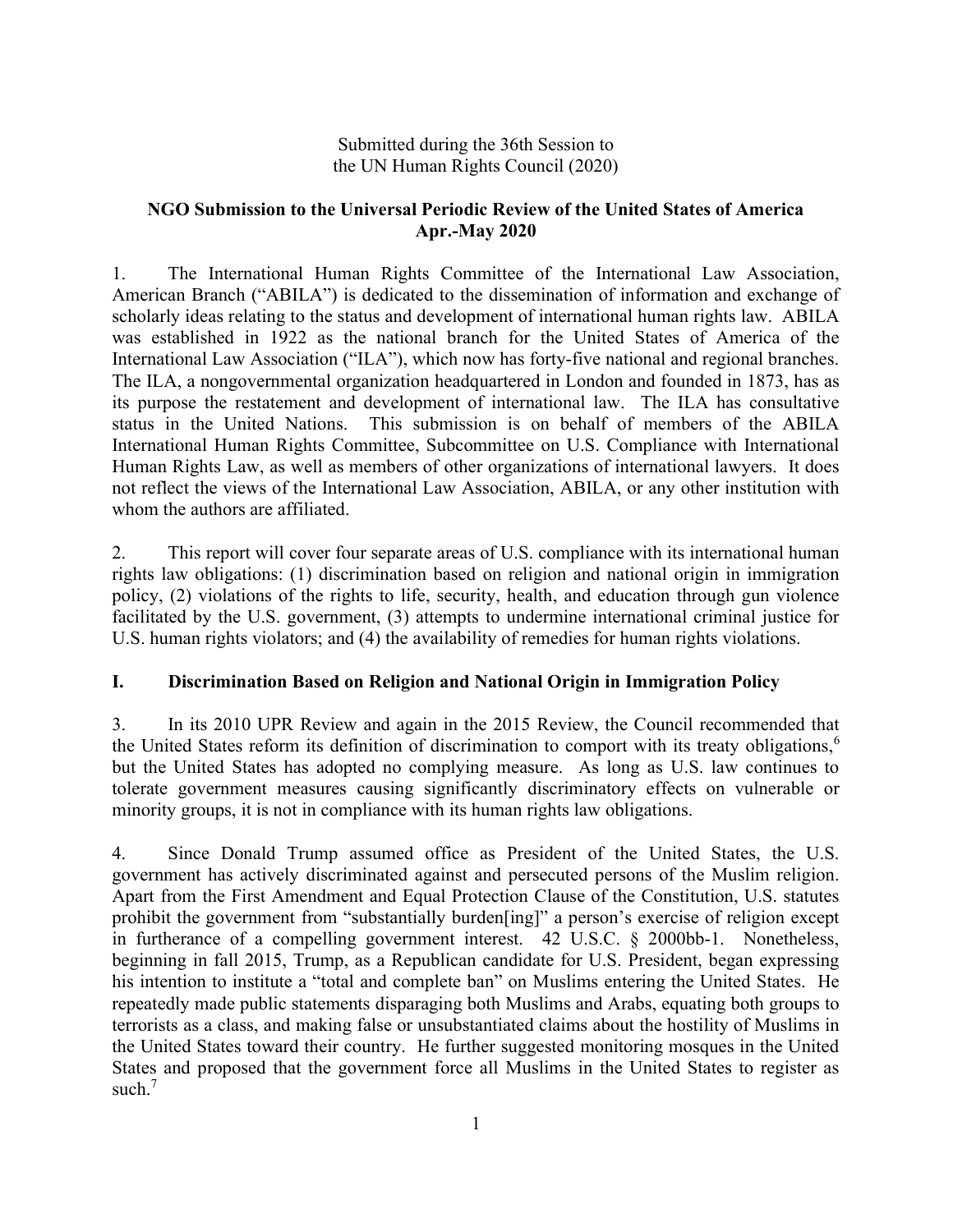5. For example, Trump said in a television interview on 22 March 2016: "Frankly, we're having problems with the Muslims, and we're having problems with Muslims coming into the country.... You have to deal with the mosques, whether we like it or not, I mean, you know ... These attacks are not done by Swedish people. That I can tell you. We have to be smart. We have to look at the mosques and study what's going on. There is a sick problem going on."<sup>8</sup> At a campaign rally on 14 June 2016, he leveled another unsubstantiated accusation against Muslim Americans: "The children of Muslim American parents, they're responsible for a growing number for whatever reason a growing number of terrorist attacks."<sup>9</sup> In one public talk, he specifically stated he would discriminate against Muslims in favor of Christians in immigration policy for applicants from the Middle East.<sup>10</sup>

6. Almost immediately after assuming office, Trump issued an executive order halting the entry into the United States of all non-citizens from seven countries with almost entirely Muslim populations.<sup>11</sup> This order resulted in the immediate detention or turning back of many persons from these countries holding valid U.S. entry visas, including lawful permanent residents of the United States (of which there were 52,275 at the time), holders of valid student or work visas, and refugees seeking asylum. Trump offered no policy justification whatsoever for the choice of countries sanctioned or measures adopted. Trump and his advisers publicly admitted on several occasions that he was seeking a "Muslim ban" rather than a rational and well-founded measure for national security. $12$ 

7. In fact, studies from the U.S. Department of Homeland Security itself, as well as independent research institutions, had already shown that such a measure would have no effect on U.S. national security.<sup>13</sup> These studies also showed that "extreme" vetting of immigrants and refugees from Muslim countries, which was the reason publicly given by the Trump Administration for the suspension of entry, would have no effect on national security.<sup>14</sup>

8. Trump eventually withdrew the executive order in the face of repeated losses in courts based inter alia on judicial findings of religious discrimination. For example, the U.S. Court of Appeals for the Fourth Circuit stated that the executive order: "in text speaks with vague words of national security, but in context drips with religious intolerance, animus, and discrimination."<sup>15</sup>

9. Trump then issued a proclamation making minor alterations to the ban and including a post hoc national security rationale.<sup>16</sup> This final proclamation restricts entry of nationals solely from overwhelmingly Muslim countries, with the symbolic inclusion of government officials from Venezuela and visa applicants from North Korea to mask its anti-Muslim animus.

10. This proclamation, too, was challenged. After repeating his losses in multiple federal trial and appellate courts, the U.S. Supreme Court upheld the ban.<sup>17</sup> The Court rejected the argument that the Proclamation violated the constitutional prohibition on discrimination based on religion. According to the Court, because the Proclamation is "facially neutral toward religion" and invokes "national security,"<sup>18</sup> any actual discriminatory motive or effect is irrelevant.<sup>19</sup> Based on this position, the Court further disregarded all evidence of discriminatory motive by candidate and later President Trump.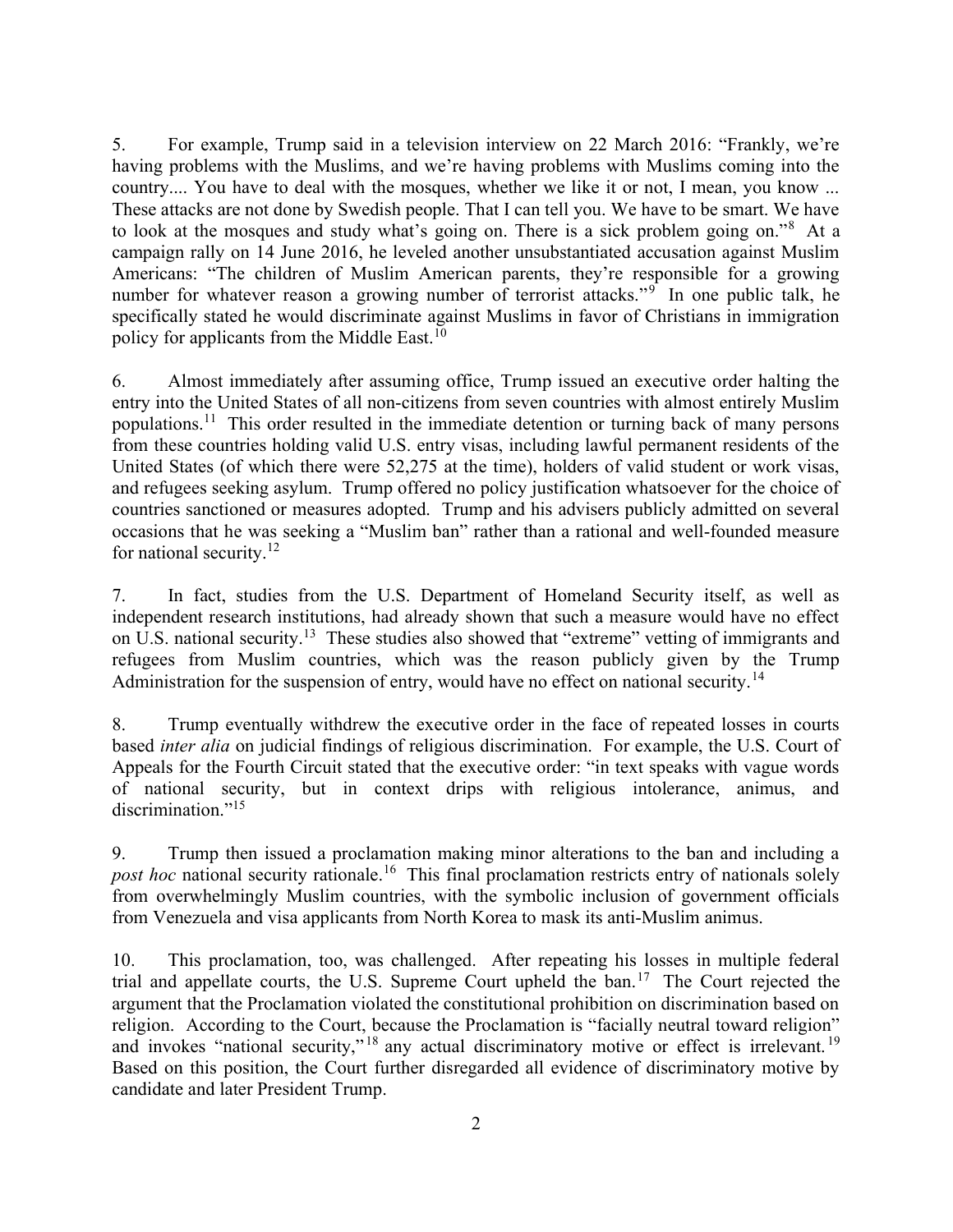11. In undertaking the analysis, the Court ignored the abundant evidence showing that the Proclamation had no rational relationship to national security. Instead, relying almost entirely on the President's assurance that he had "a legitimate national security interest" in mind, the Court deferred.<sup>20</sup> The Court chose not to address the issue of national origin discrimination, which is also generally illegal or unconstitutional in the United States.  $\frac{z_1}{z_1}$  The Court ignored all submissions and briefs relating to the inconsistency of the executive orders and proclamation with U.S. obligations under international human rights law. Indeed, the majority opinion treated these obligations as nonexistent.

12. The U.S. policy of discriminating against immigrants and refugees from Muslim countries violates numerous U.S. human rights obligations under international law. The United States is a party to the International Covenant on Civil and Political Rights (ICCPR), which in article 2 requires states to respect and ensure all human rights in the Covenant without discrimination *inter alia* based on religion or national origin. The Human Rights Committee (HRC) interprets Article 2 to prohibit "any distinction, exclusion, restriction or preference which is based on" a prohibited ground, and which has "the purpose or effect of nullifying or impairing the recognition, enjoyment or exercise by all persons, on an equal footing."

13. More generally, Article 26 of the ICCPR prohibits government discrimination, regardless of whether the measure violates a Covenant right. As interpreted by the HRC and consistent with its wording, this provision "prohibits discrimination in law or fact in any field regulated" by the government. Notably, unlike ICCPR Article 2, the equal protection provisions of ICCPR Article 26 lack Article 2's limitation to "all individuals within [the state party's] territory and subject to its jurisdiction." According to its plain terms, it thus prohibits government measures discriminating with respect to alien refugees and visa applicants not within the state's territory or subject to its jurisdiction.

14. The United States is also a party to the 1967 Additional Protocol to the 1951 Convention Relating to the Status of Refugees. This prohibits discrimination against refugees on the basis of race, religion or nationality in the application of its provisions, and it establishes the obligation of nonrefoulement, which prohibits Contracting States from returning refugees to territories where their life or freedom would be threatened on account of their identity. Following implementation of the first Executive Order and subsequently, asylum seekers from the listed countries who were present in the United States were expelled without an asylum hearing. For example, on January 28, 2018, a Syrian woman traveling to the United States from a third country was denied entry and forced to return to her port of origin. She was denied humanitarian parole, and her request for asylum based on her fear of persecution in Syria was denied without examination. She was then forced to sign a paper stating that she understood she had violated U.S. immigration law (a doubly false statement) and was compelled to return to the third country where she had no residency or right of entry.<sup>22</sup> In this case, as in many others, the United States government has violated the human rights of asylum seekers.

15. In the present case, the policy of the United States as announced in Proclamation No. 9645, which excludes individuals from the United States on the basis of their religion and national origin, violates both the rights of visa applicants and refugees to be free from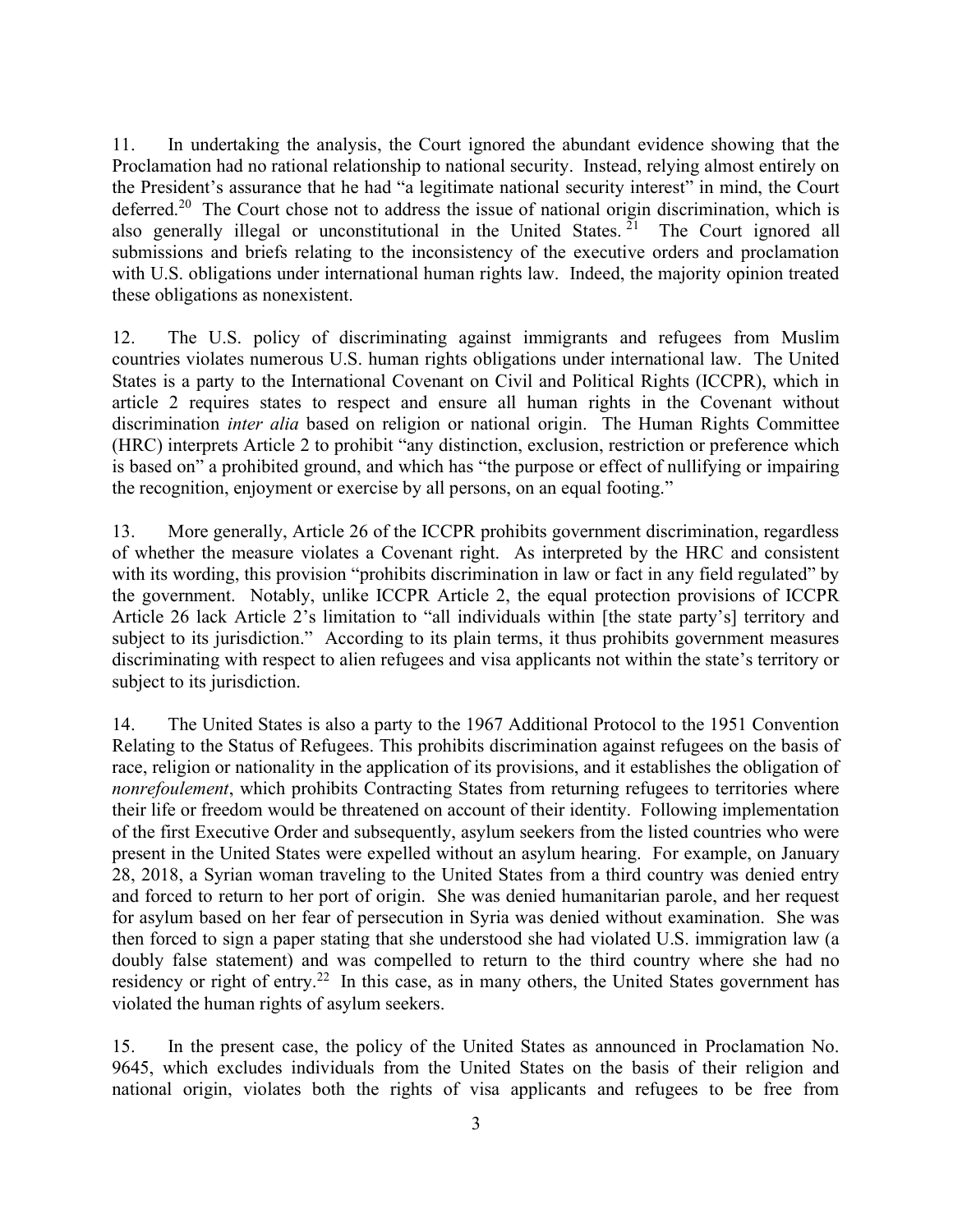discrimination based on religion and national origin; and the human right to family life (protected by ICCPR article 23) of American citizens seeking to be visited or reunited with family members from Muslim majority countries blocked by the Proclamation. As the HRC has explained, although aliens do not have a right to be present in a State party's territory,

in certain circumstances an alien may enjoy the protection of the Covenant even in relation to entry or residence, for example, when considerations of nondiscrimination, prohibition of inhuman treatment and respect for family life arise.<sup>23</sup>

The evidence demonstrates that the Proclamation was the latest of several attempts of President Trump to institute a "Muslim ban," prohibiting entry to the United States to a group of people based on their religion and national origin. It therefore violates U.S. obligations under the ICCPR and CERD.

16. The statements of candidate and later President Trump, the highest-ranking government official in the United States, have created a hostile environment for Muslims to profess their faith publicly. Muslims in the United States have been deeply affected by remarks that associate them with terrorists and hostile attitudes toward the United States on the sole basis of their religion. In the wake of these statements, the incidence of hate crimes against those perceived to be Muslims has increased in the United States by at least 26% from before Trump began his campaign. One study found that assaults against Muslims rose during Trump's campaign to the highest in history (127 in 2016, as compared to an average of 48 per year since the attack on the World Trade Center in  $2001$ <sup>24</sup>. The official policy of the United States is to disfavor and exclude Muslims, and this message has both degraded Muslim Americans and residents, and it has encouraged a climate among the U.S. public that is intolerant of and hostile to Muslims.

#### Recommendations

- 1. Immediately withdraw Proclamation No. 9645 and reinstate immigration and asylum procedures for all individuals affected by the Proclamation;
- 2. Make a public statement condemning discrimination on the basis of religion and national origin, denouncing the President's past discriminatory statements, and affirming that the United States is obligated by international law and in its domestic law not to discriminate in its immigration and asylum policies;
- 3. Support anti-bias community programs to fight hate crimes, especially those targeting Arabs and Muslims.

### II. Gun Violence and U.S. Human Rights Obligations

17. In 2017, more than 173,500 people were shot, 39,700 of whom died, the largest number in decades. <sup>25</sup> The United States has a far higher rate of private gun deaths than any other developed country.<sup>26</sup> While constituting only 4.4% of the world's population, 42% of the world's civilian-owned guns are in the United States. The experience of other countries and variations between U.S. states show that reasonable gun control measures could reduce this violence.<sup>27</sup> An average of one mass shooting occurs daily.<sup>28</sup> Mass shootings occur in U.S. neighborhoods,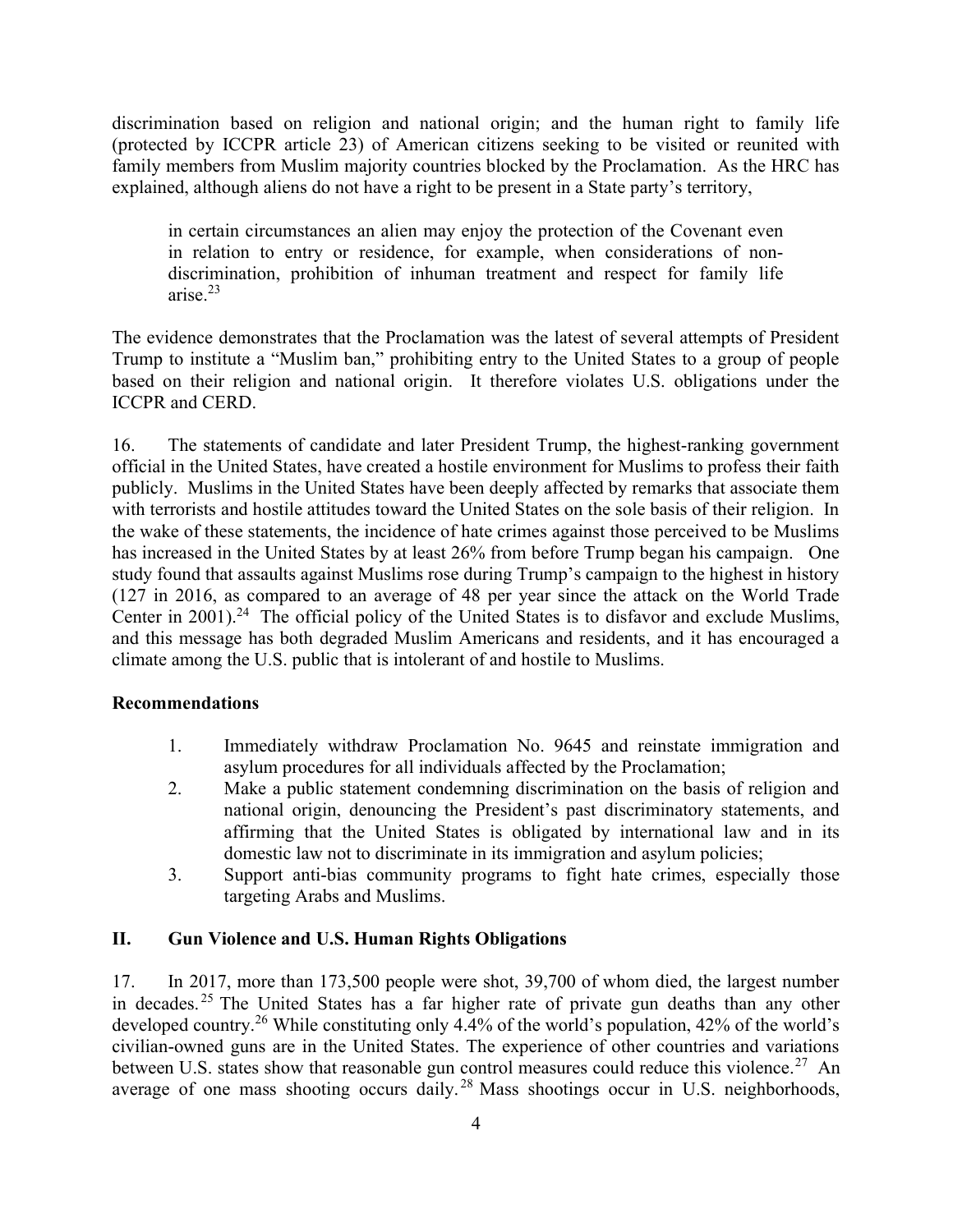schools, offices, places of worship, theaters, and restaurants, and at festivals and concerts. School shootings are becoming more common, with an average of one weekly where someone was hurt or killed (excluding the shooter).<sup>29</sup> Mass school shootings are also increasing.<sup>30</sup> Roughly twothirds of U.S. gun deaths are suicides.<sup>31</sup> More than half of U.S. suicides occur with a gun<sup>32</sup>—the most fatal method<sup>33</sup>—and rates of child firearm suicide are rising.<sup>34</sup> The presence of a gun in the home greatly increases the risk of death by suicide,<sup>35</sup> homicide,<sup>36</sup> and accidental death.<sup>37</sup>

18. Gun violence in the United States disproportionately affects racial minorities and women. Women in the United States are twenty-one times more likely to be killed with a gun than in other high-income countries,<sup>38</sup> often as a result of domestic violence. Although compromising only 14% of the U.S. population, African Americans represent 56.7% of U.S. gun homicide victims. The proliferation of Stand Your Ground laws facilitates impunity for the perpetrators of some of these killings, particularly when the victim is black and the shooter is white.<sup>39</sup> These laws also appear to be fueling an increase in firearm homicide rates.<sup>40</sup> Nearly 1000 people are fatally shot by police each year, with individuals of color and youth overrepresented.<sup>41</sup>

19. This violence creates negative psychological and mental harm for direct<sup>42</sup> and indirect<sup>43</sup> victims, has destructive developmental consequences for children, $44$  and has fostered a general climate of fear that interferes with the enjoyment of fundamental human rights.

20. Gun violence implicates human rights contained in customary international law, as well as in treaties ratified by the United States. These rights include the rights to life, security of person, health, education, association and peaceful assembly, freedom of expression, opinion, and belief, to be free from ill-treatment, to be free from discrimination on the basis of gender or race, to practice one's religion without interference, and to participate in the cultural life of the community.

21. The U.S. government is obligated to protect its population. ICCPR Article 2.2 calls on States Parties "to adopt such laws or other measures as may be necessary to give effect to the rights recognized in the present Covenant" and Article 2 of the Convention against Torture obligates States Parties to take affirmative measures, including "effective legislative, administrative, judicial or other measures" to prevent torture and ill-treatment. CERD Article 2.2 of calls on States Parties to adopt "special and concrete measures" to ensure that vulnerable racial groups and individuals have "the full and equal enjoyment of human rights and fundamental freedoms."

22. Although more than 98% of U.S. shootings are carried out by private actors, the U.S. government may still be responsible. A State's responsibility to prevent harm caused by private actors has been repeatedly referenced by the Inter-American Commission on Human Rights  $(LACHR)$ ,<sup>45</sup> the Human Rights Committee (HRC),<sup>46</sup> the Committee on the Elimination of Racial Discrimination,<sup>47</sup> and the Committee against Torture,<sup>48</sup> as well as human rights courts.<sup>49</sup>

23. Numerous human rights bodies have also held that a State's obligation to protect *extends* to the prevention of harm inflicted by and to oneself, like suicide. The European Court of Human Rights,<sup>50</sup> IACHR,<sup>51</sup> and the HRC<sup>52</sup> have all found that "States should take adequate measures . . . to prevent suicides."<sup>53</sup>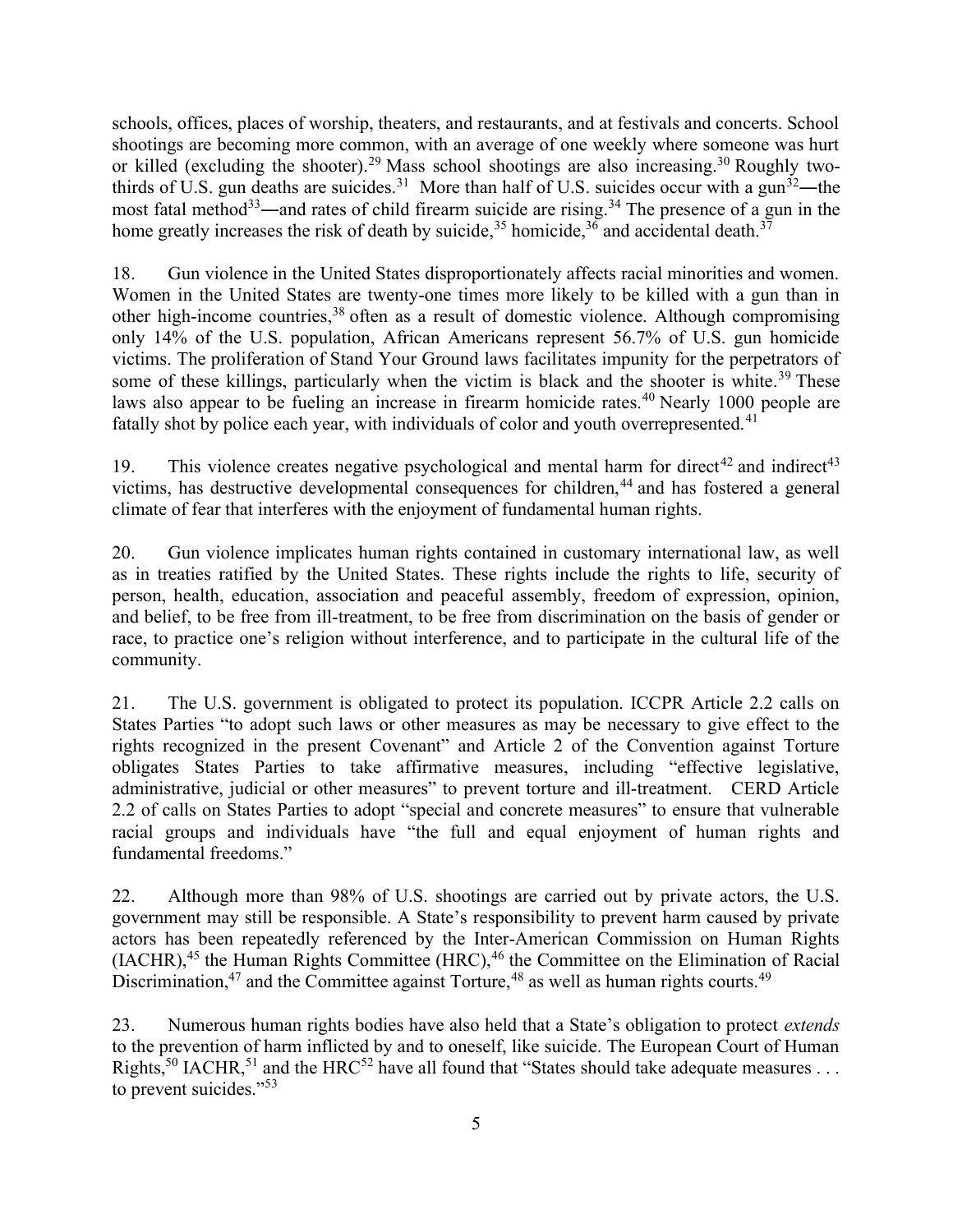24. A State's responsibility is engaged when the State knows or ought to know that a person is at risk or that violations have occurred and it fails to take reasonable measures.<sup>54</sup> As the HRC has explained, the State's obligation to protect against threats to the security of a person is especially engaged when faced with "patterns of violence against categories of victims such as . . . violence against women, including domestic violence."<sup>55</sup> Furthermore, States have a special responsibility to protect and prevent abuses "in all contexts of custody or control, for example, in ... schools [and] institutions that engage in the care of children."<sup>56</sup>

25. The HRC has called upon States to "take appropriate measures to address the general conditions in society that may give rise to direct threats to life or prevent individuals from enjoying their right to life with dignity. These general conditions may include high levels of criminal and gun violence."<sup>57</sup> These measures should include efforts to "reduce the proliferation of potentially lethal weapons to unauthorized individuals."<sup>58</sup> The Committee has further called on States to "protect their populations . . . against the risks posed by excessive availability of firearms."<sup>59</sup>

26. In recent years, the U.S. federal government has demonstrated an unwillingness to adopt legislation to reduce the level of U.S. gun violence. The last major federal gun control legislation was adopted over twenty years ago, and current regulations contain gaping loopholes. The Brady Handgun Violence Prevention Act,<sup>60</sup> adopted in 1993, mandates background checks for firearm purchases, but does not apply to sales that occur through private sellers, which account for  $40\%$  of all transactions.<sup>61</sup> Even for sales requiring a background check, federal law allows the transaction to be completed if the check is not finalized within three days. The Domestic Violence Offender Gun Ban of 1996 prohibits some individuals who have been convicted of a "misdemeanor crime of domestic violence" from buying firearms, but does *not* apply to dating partners who are not married, have not lived together, or who do not share a child, or to abusers who victimize family other than an intimate partner or child, nor does it require convicted abusers to forfeit guns already in their possession.<sup>62</sup> In 2004, Congress allowed the 1994 Federal Assault Weapons Ban<sup>63</sup> to expire, making it possible for private citizens to purchase assault rifles designed for committing mass killings at a distance.

27. Many of the measures enacted related to firearms have loosened regulations of the industry, created roadblocks for the agencies tasked with enforcing the laws, and blocked research that could protect the population. The Firearms Owners' Protection Act of 1986<sup>64</sup> prevents the government from maintaining a centralized database of gun dealer records and limits how many inspections the Bureau of Alcohol, Tobacco, Firearms and Explosives (ATF) can conduct of a dealer's premises. Individuals who occasionally sell guns are outside the oversight of a regulatory body under the Gun Control Act of 1968.<sup>65</sup> The 2005 Protection of Lawful Commerce in Arms Act<sup>66</sup> protects the gun industry from liability in most tort actions and the Tiahrt Amendments,  $67$  first adopted in 2003, prohibit gun trace data from being admissible in civil lawsuits against gun sellers or manufacturers (including in proceedings to revoke a corrupt dealer's license). The Tiahrt Amendments also prohibit the release of firearms trace data to cities and states, academic researchers, and litigants, prohibit the ATF from requiring firearms dealers to submit their inventories to law enforcement, and require the FBI to destroy records of approved gun purchasers within 24 hours. Firearms are exempted from safety regulations by the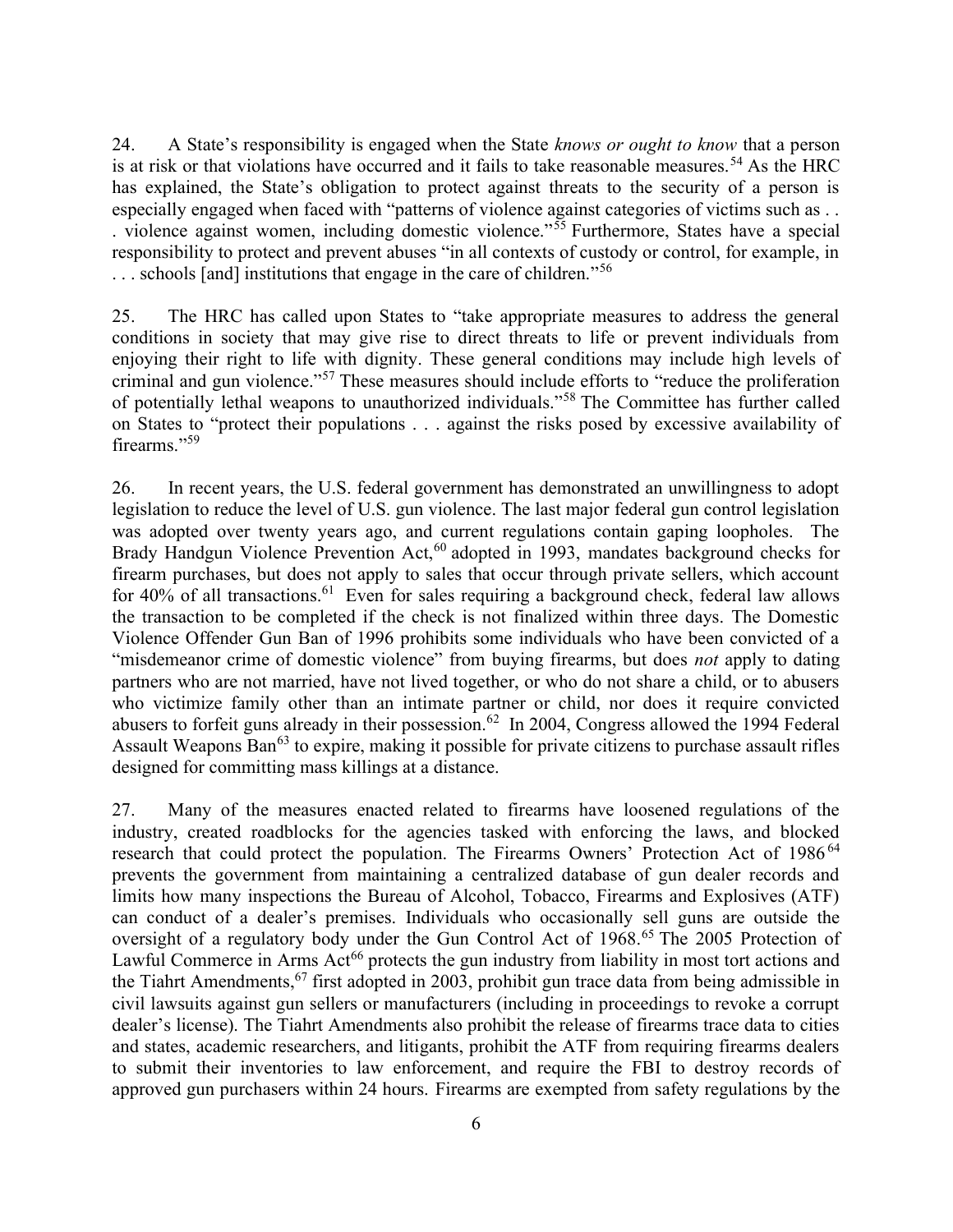Consumer Product Safety Act,<sup>68</sup> meaning gun manufacturers operate without federal oversight as to how guns are designed or made. The  $1996$  Dickey Amendment<sup>69</sup> led to a near complete ban on federally-funded research related to firearms and gun violence, decreasing annual Centers for Disease Control and Prevention (CDC) funding for gun violence research by 96%.<sup>70</sup>

28. In the 2015 UPR, five recommendations related to gun violence. The U.S. government supported three of these: To "[r]atify the Arms Trade Treaty,"<sup>71</sup> to "eliminate gun violence,"<sup>72</sup> and to "[t]ake necessary measures to reduce gun violence."<sup>73</sup> The government partially supported the recommendations to expand background checks for all firearm purchases<sup>74</sup> and to consider "legislation to enhance the verification of the records for all fire arms transfers and the revision of the laws that stipulate self-defence without limitations."<sup>75</sup> The United States has taken no steps to implement these recommendations.

# Recommendations:

- 1. Adopt legislation requiring all gun owners to acquire a license and require a permit-to-purchase for all firearms. Licenses should be conditioned on a comprehensive background check, including mental health history, required safety training, and be renewed periodically. Permits should be valid for a limited period of time and restricted to the purchase of one firearm. Records of all gun purchases should be carefully maintained by a federal agency in a searchable database that allows for suspicious purchases to be flagged and for guns to be efficiently traced when used in crime.
- 2. Adopt laws to reduce gun violence, including safe-storage laws, red-flag bills, mandatory waiting periods, and age-limits for firearm purchases. Adopt a ban on assault-style semi-automatic rifles and high-capacity magazines. Revise the Lautenberg Amendment to prohibit all convicted abusers and stalkers from purchasing firearms and to require the forfeiture of firearms currently in their possession.
- 3. Fully fund and remove restrictions on agencies that oversee the firearm industry, enforce the laws, and conduct important research, including by repealing the Dickey Amendment, the Tiahrt Amendments, and the Protection of Lawful Commerce in Arms Act, and revising the Firearms Owners' Protection Act of 1986.
- 4. Require private gun owners to buy casualty insurance in case their gun is used, by themselves or others, for unlawful violence, to help compensate the victims of violence and their families.

# III. U.S. Attempts to Undermine International Criminal Justice

29. The United States has recently taken a number of steps to undermine the independent operations of the International Criminal Court (ICC) in violation of its obligations under international human rights law. These measures appear to have been taken as a direct consequence of the ICC Prosecutor's decision to open a preliminary investigation―and in 2017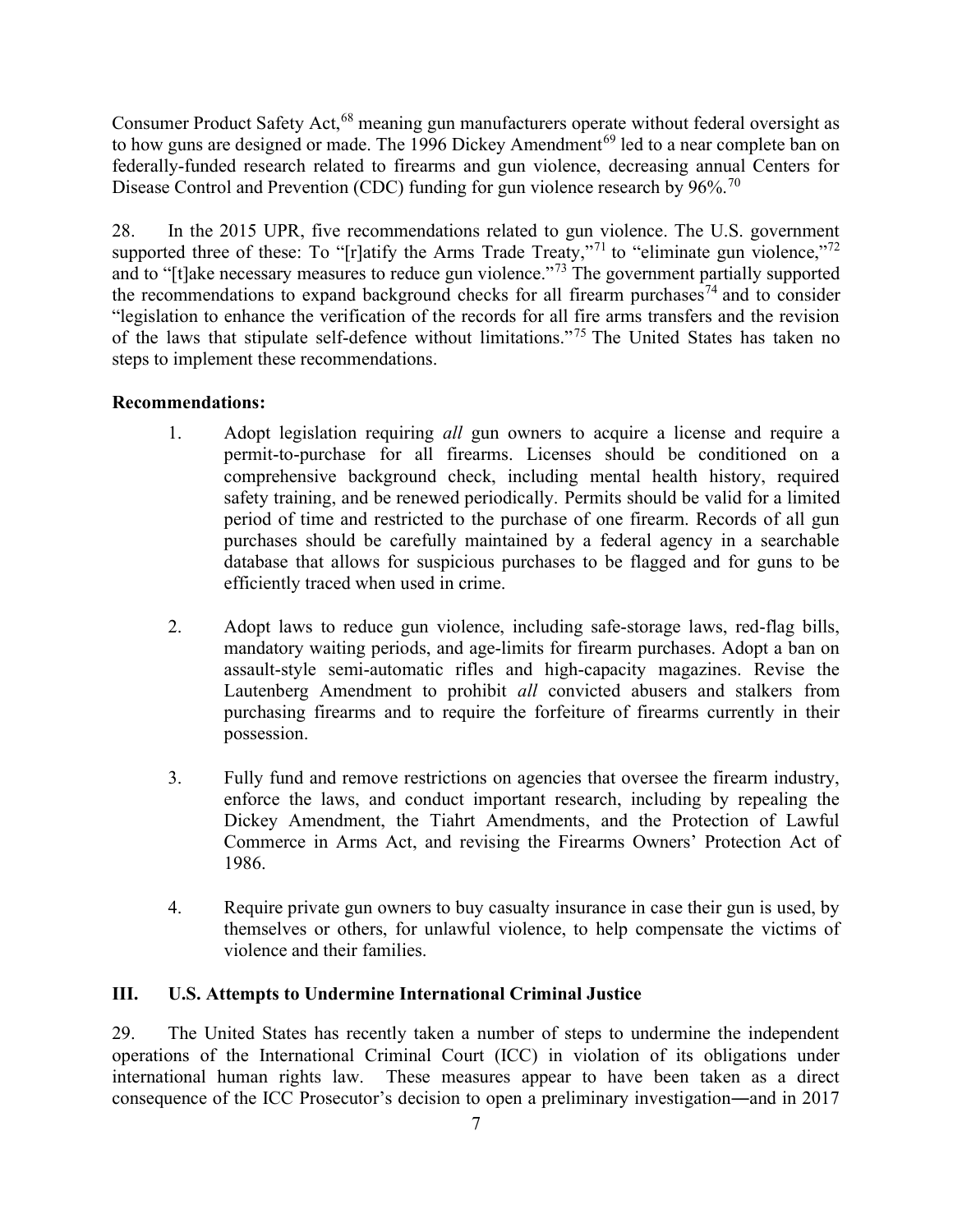to request the Chamber's authorization of a full investigation―into the situation in Afghanistan, which involves allegations of war crimes by U.S. armed forces and the Central Intelligence Agency (CIA).

30. U.S. actions aim to protect human rights violators by intimidating and impeding the Court. In April 2019, the ICC's Pre-Trial Chamber rejected the Prosecutor's request for an investigation in alleged crimes committed in Afghanistan.<sup>76</sup> This decision was made, in part, on account of the unlikelihood of a successful investigation due to a lack of cooperation, a likely reference to U.S. hostility. Although the Office of the Prosecutor was granted leave to appeal this decision on 17 September 2019,  $\frac{1}{2}$  it appears that the United States, at least temporarily, successfully suppressed the enforcement of internationally protected human rights.

31. Trump Administration officials have reviled the ICC, particularly to its examination of American service personnel and CIA operatives allegedly responsible for serious crimes in Afghanistan. U.S. officials argue that since the United States is not a Party to the ICC Statute, the Court cannot exercise jurisdiction over U.S. citizens, notwithstanding that the ICC Statute permits the Court to intervene where there are credible allegations of international crimes being committed by non-State Party citizens within the territory of a State Party, such as Afghanistan.

32. Following John Bolton's appointment as National Security Advisor, the United States has pursued a policy of active interference in the ICC's activities, including threatening Court officials with sanctions, to achieve its objective of avoiding ICC scrutiny of U.S. conduct in Afghanistan. U.S. officials have also consistently voices objections to any investigation of Israel,<sup>78</sup> which has obvious implications for Palestine's referral into crimes committee in the West Bank and Gaza.

33. Notably, in a speech at the Federalist Society on 10 September 2018, John Bolton, speaking about the ICC, declared that the U.S. "will use any means necessary to protect our citizens and those of our allies from unjust prosecution by this illegitimate court." He set out a plan of action which included: (1) responding "against the ICC and its personnel to the extent permitted by U.S. law," including banning its judges and prosecutors from entering the United States, "sanction[ing] their funds in the U.S. financial system", and "prosecut[ing] them in the U.S. criminal system" (and doing the same "for any company or state that assists an ICC investigation of Americans"); (2) "take note if any countries cooperate with ICC investigations of the United States and its allies," for the purposes of "setting U.S. foreign assistance, military assistance, and intelligence sharing levels"; and (3) potentially "taking steps in the UN Security Council to constrain the Court's sweeping powers, including ensuring that the ICC does not exercise jurisdiction over Americans and the nationals of our allies that have not ratified the Rome Statute."<sup>79</sup>

34. John Bolton's threats aim to subvert an on-going judicial process. As then-White House Press Secretary Sarah Sanders stated, the timing of his remarks was "[b]ecause they told us they were on the verge of making that decision, and we're letting them know our position ahead of them making that decision."<sup>80</sup>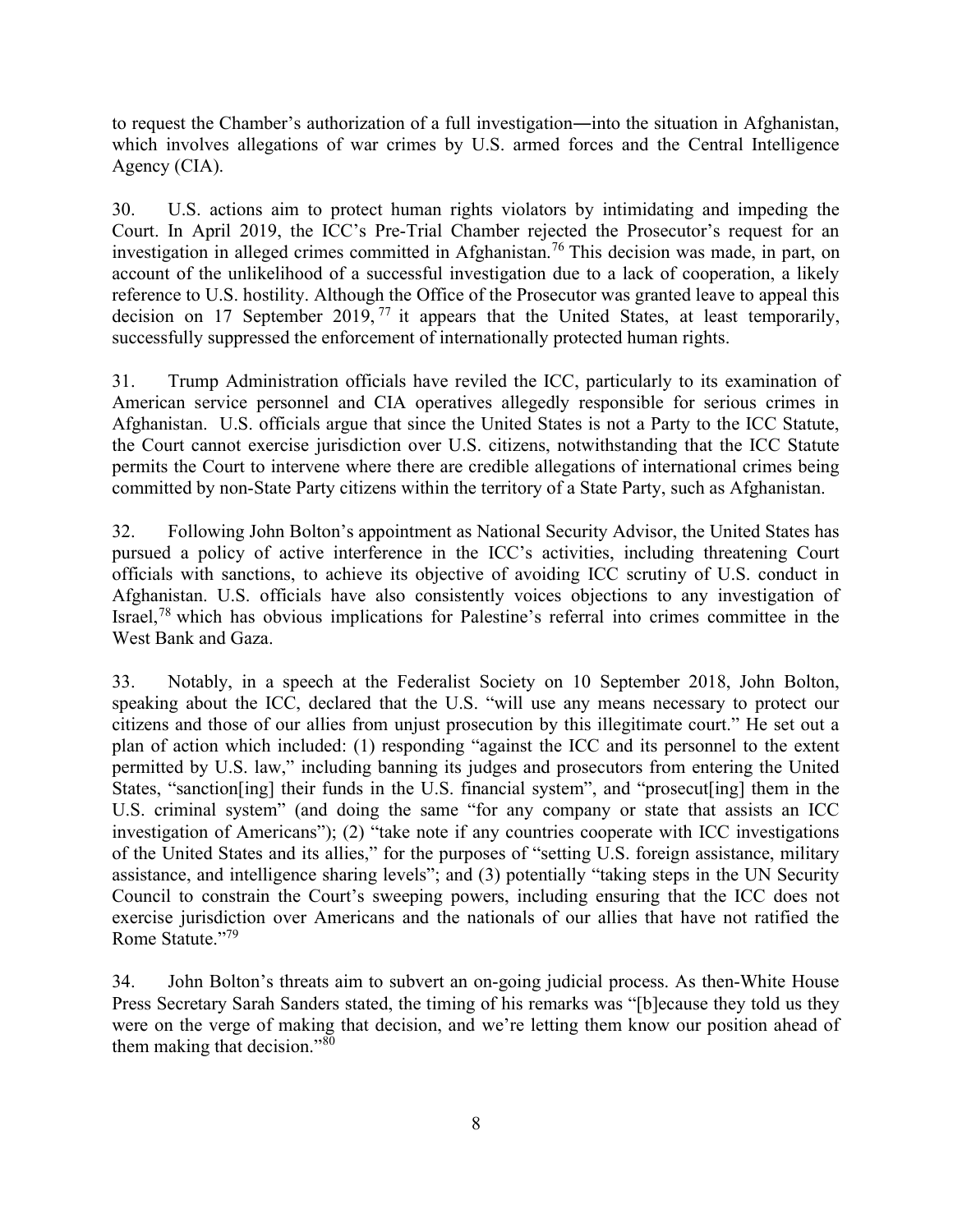35. U.S. Secretary of State Mike Pompeo followed up on these threats. In a speech at NATO headquarters in December 2018, Secretary Pompeo said the United States was taking "real action to stop rogue international courts, like the International Criminal Court, from trampling on our sovereignty…", further warning that the United States "will take all necessary steps to protect our people, those of our NATO allies who fight alongside of us inside of Afghanistan from unjust prosecution."<sup>81</sup> In March 2019, Secretary Pompeo announced "a policy of U.S. visa restrictions on those individuals directly responsible for any ICC investigation of U.S. personnel," including "persons who take or have taken action to request or further such an investigation", further noting that these visa restrictions "may also be used to deter ICC efforts to pursue allied personnel, including Israelis, without allies' consent." In April 2019, it was confirmed that ICC Chief Prosecutor Fatou Bensouda's U.S. visa had been revoked.<sup>82</sup>

36. Secretary Pompeo said these measures were "part of a continued effort to convince the ICC to change course with its potential investigation and potential prosecution of Americans for their activities and our allies' activities in Afghanistan,"<sup>83</sup> suggesting an intention to influence the course of justice.

37. While the Court has stated that it will "continue to do its work undeterred,"<sup>84</sup> the decision not to authorize the Afghanistan investigation explicitly cites "changes within the relevant political landscape  $\left[\ldots\right]$  in key States,"  $85$  which the Chamber believes "make it extremely" difficult to gauge the prospects of securing meaningful cooperation from relevant authorities."<sup>86</sup>

38. U.S. officials have emphasized that the Chamber's Afghanistan decision was a direct consequence of U.S. actions. For example, Secretary Pompeo noted: "The ICC's decision follows the State Department's 15 March announcement of visa restrictions on ICC personnel involved in any investigation of U.S. personnel, and I am glad the Court reconsidered its actions."<sup>87</sup>

39. There are sufficiently credible allegations that U.S. military and CIA personnel violated human rights and committed war crimes in Afghanistan<sup>88</sup> to warrant an investigation and, if sufficient evidence is found, prosecution. However, the United States has chosen not to pursue these allegations consistent with its international human rights obligations.<sup>89</sup> The U.S. failure to do so may be a violation of several U.S. human rights obligations under treaties and customary international law, including ICCPR Articles 2(3) and 3, to protect human rights and provide effective remedy for violations, as well as Article 6, on the right to life, Article 7, on the right to be free from torture or cruel, inhuman, and degrading treatment, and Article 9, on the right to be free from arbitrary arrest and detention.

40. U.S. actions also arguably contravene UN norms on the independence of the judicial, the role of lawyers, and the role of prosecutors, found in the UN Basic Principles on the Independence of the Judiciary  $(BPIJ)$ , <sup>90</sup> the UN Basic Principles on the Role of Lawyers  $(BPRL)$ , <sup>91</sup> and the UN Guidelines on the Role of Prosecutors.<sup>92</sup>

41. As noted by one observer, the Trump administration's "persistent attacks on the legitimacy of the ICC as well as its actions―threatened or taken―interfere with the independence and effectiveness of the ICC's judiciary both directly or indirectly, including by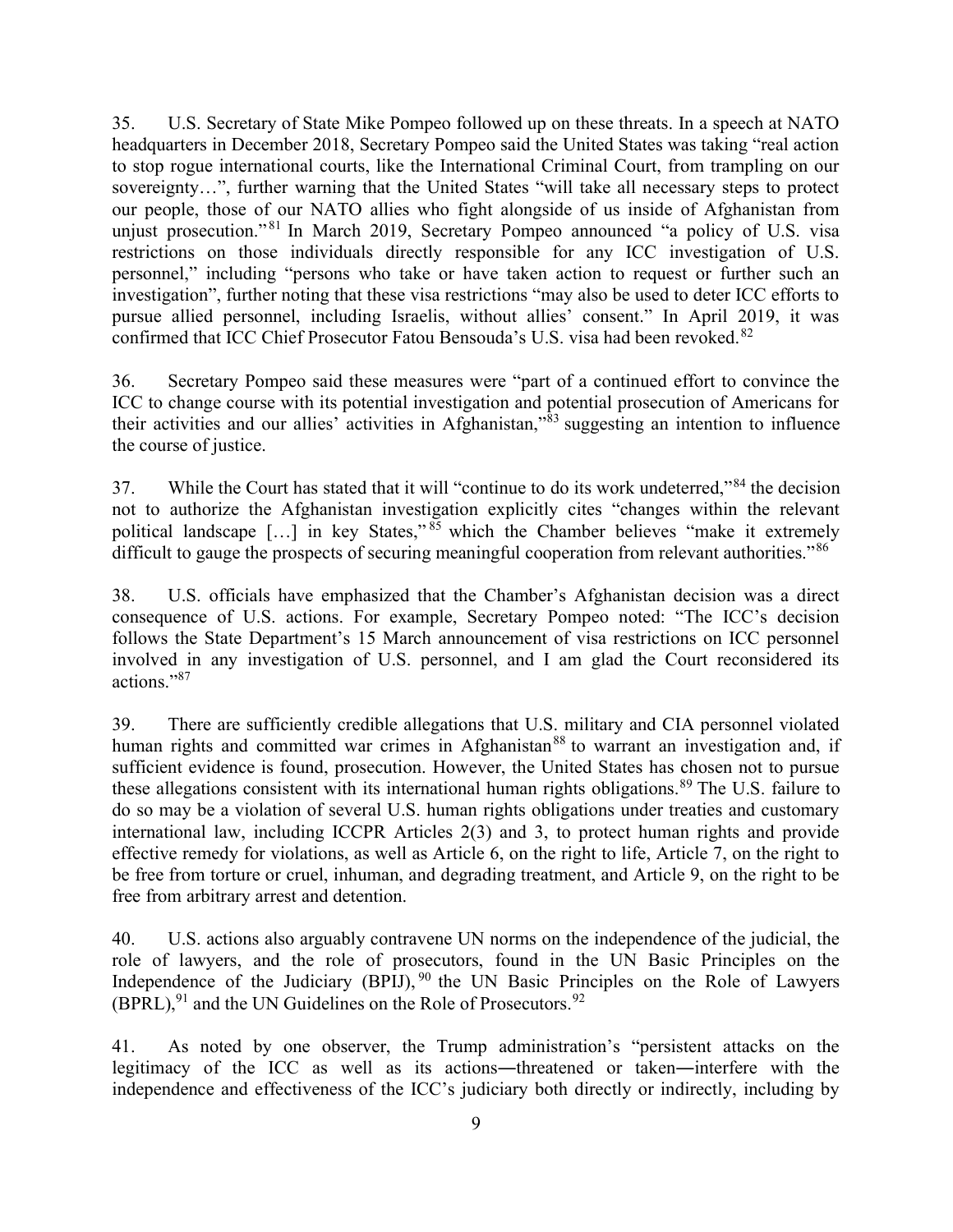impacting the level of cooperation with the institution."<sup>93</sup> U.S. interference, such as the visa restrictions, impacts the ability of legal professionals to carry out their duties. Furthermore, the interference of the United States in ongoing ICC proceedings deprives thousands of Afghan victims of justice, despite their State's ratification of the ICC Treaty, and strips them of the ICC's protection to which they are entitled. Given the importance of justice to peace, U.S. actions have also undermined the effectiveness of ICC interference to interrupt the ongoing commission of crimes in Afghan territory.

#### Recommendations

- 1. Re-instate U.S. entry visas to Prosecutor Bensouda and all other affected ICC staff and effectively cooperate with the International Criminal Court.
- 2. The United States should conduct its own impartial, independent, and effective investigation into the serious allegations of criminality of U.S. actions in Afghanistan and elsewhere, consistent with international law.

### IV. Inadequate Remedies for Violations of International Human Rights Law

42. The obligation to provide effective remedies is essential to ensuring the legal and practical impact of other human rights. Article 2 of the ICCPR requires state parties to respect and ensure the rights therein without distinction based on any status, and requires states to "adopt such laws or other measures as may be necessary to give effect to the rights recognized" therein. That obligation includes ensuring that individuals whose rights are violated have an effective remedy (including but not limited to judicial remedies) and that those remedies are enforced.<sup>94</sup> The provision of remedies is also part of U.S. obligations to prevent and punish human rights abuses,  $95$  which includes using due diligence to protect against and provide remedies for rights violations by private actors. <sup>96</sup> International law allows reparations in diverse forms as appropriate, including changes to law and practices, but should be effective and accessible to victims.<sup>97</sup>

43. Although the implementation of human rights obligations can be taken under states' unique constitutional systems, the United States remains responsible for implementing human rights protections and remedies at all levels of government.<sup>98</sup> Because the United States is not a party to optional protocols and procedures that would allow for petition to international bodies when human rights are violated, the effectiveness of domestic remedies is essential to effectuating its human rights obligations.

44. The United States has never passed comprehensive legislation to implement its human rights obligations, either under the treaties to which it is a party or customary international law. As noted by the Human Rights Committee in its 2014 concluding observations, the legal impact of human rights treaties and the availability of remedies for violations are limited by the U.S. interpretation that human rights treaties are not "self-executing."<sup>99</sup> Remedies are also restricted by the U.S. federal system, which limits the ability of governments at both state and federal levels to effectively implement human rights protections. Domestic legislation that attempts to prevent and protect individuals from violations still faces constitutional challenges. In 2018, for example, a federal court found a federal statutory criminal provision related to female genital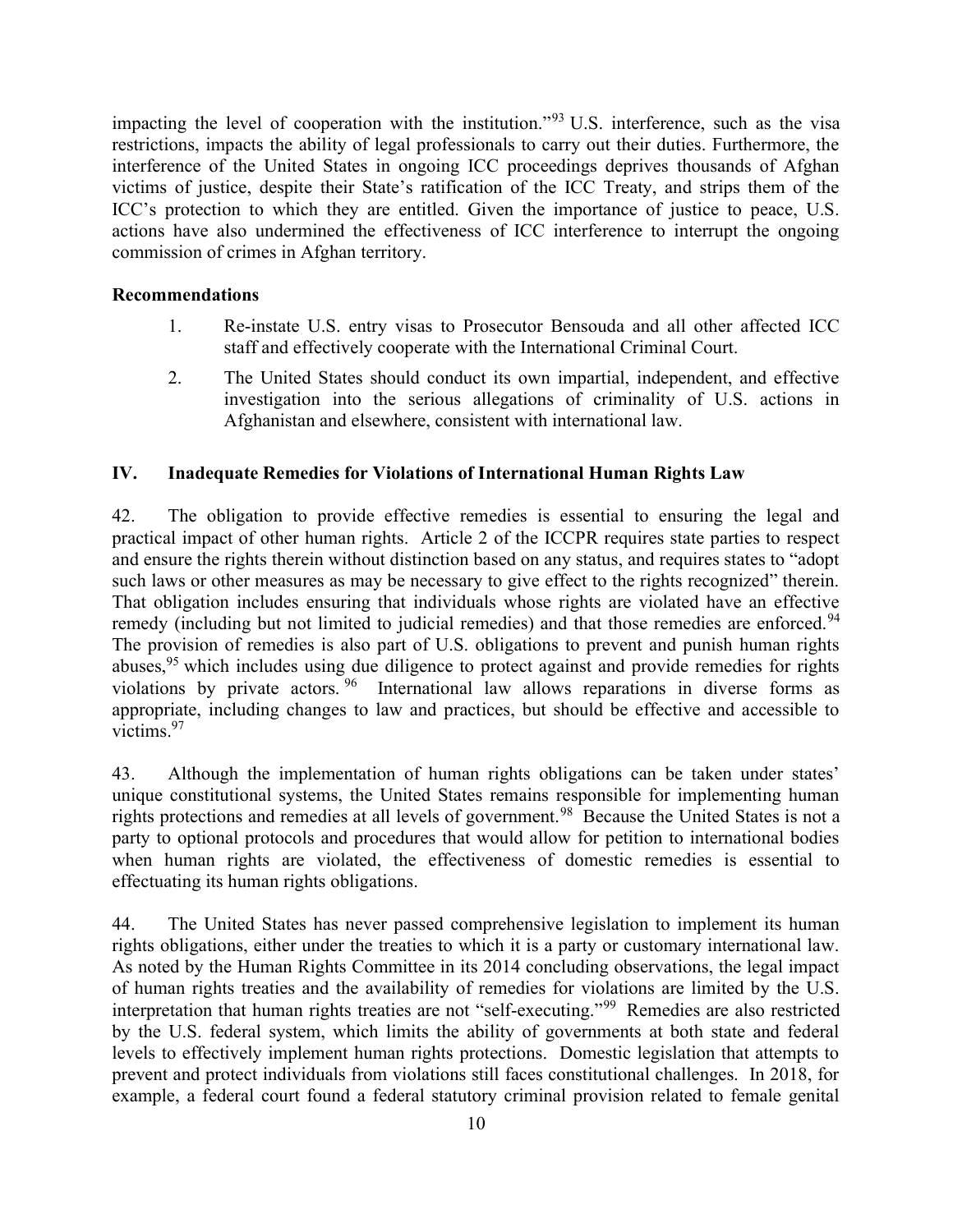mutilation (FGM) unconstitutional both because the prohibition and criminalization of FGM was not "rationally related" to implementation of the ICCPR (despite international and U.S. recognition that FGM is a serious human rights violation and form of gender based violence and discrimination  $100$ ), and also because criminalization of the practice was not shown to be "substantially related to interstate commerce," and therefore could not overcome the general presumption that the regulation of criminal activity is reserved for state control through the Tenth Amendment.<sup>101</sup> The U.S. Department of Justice accepted these rationales in declining to further defend the law, and recommended that Congress amend the law to create a nexus to interstate commerce (maintaining that the ICCPR did not provide authority for Congress to criminalize FGM).<sup>102</sup> This case highlights a two-pronged hurdle to ensuring remedies for human rights abuses in the United States: the abdication through federalism of responsibility for fully implementing provisions of the ICCPR into domestic law, and the court-interpreted supremacy of provisions of constitutional law (such as the Tenth Amendment) that prevent federal attempts to provide remedies for certain violations, especially judicial remedies.

45. Beyond general federalism concerns, other legal frameworks also render remedies elusive for human rights violations in the United States. When rights to non-discrimination and the right to life are violated by law enforcement and the criminal justice system, limited rights of action, <sup>103</sup> doctrines of qualified immunity <sup>104</sup> and limited criminal prosecutions or other accountability of violators continue to function as barriers for remedies.<sup>105</sup> The government has attempted to limit the use of "consent decrees," which have been used to address systemic institutional violations, including discrimination in law enforcement.<sup>106</sup> These limited avenues for remedy and redress are especially troubling because these practices which have a discriminatory impact on certain communities.<sup>107</sup>

46. There is both positive and negative evidence in terms of accountability for torture within the U.S. domestic system. In recent years, federal court decisions have also restricted the availability of civil remedies for human rights violations through the Alien Tort Statute, finding that foreign corporations cannot be held liable in US courts and affirming that residence in the United States does not alone provide ground for jurisdiction under the ATS.<sup>108</sup> Notably, civil cases by private individuals have been successful in pursuing and establishing civil liability for torture in US domestic courts.<sup>109</sup> The United States has not, however, undertaken changes to law or pursued full investigations capable of establishing accountability for torture, or providing effective remedies for past abuses.<sup>110</sup> Indeed, as noted above, it has taken positive steps to exonerate and protect U.S. citizens accused of torture and other crimes against humanity in Afghanistan from international accountability.

47. Finally, the United States continues its decades long practice of failing to comply with its obligation to take positive measures to protect human rights, including the most fundamental, the right to life. No legislation requires the federal or state governments to take all necessary and proportional measures to protect human rights from private violations, with only scattered and partial exceptions,<sup>111</sup> and the U.S. Supreme Court has repeatedly exonerated state actors from a duty to take even reasonable measures to protect human life, still less any other human right, even when they have a positive legal obligation to take protective measures.<sup>112</sup> The Court has based these holdings on the claim that the U.S. Constitution does not protect positive rights. International law does, however. Neither the U.S. Congress nor the state legislatures has acted to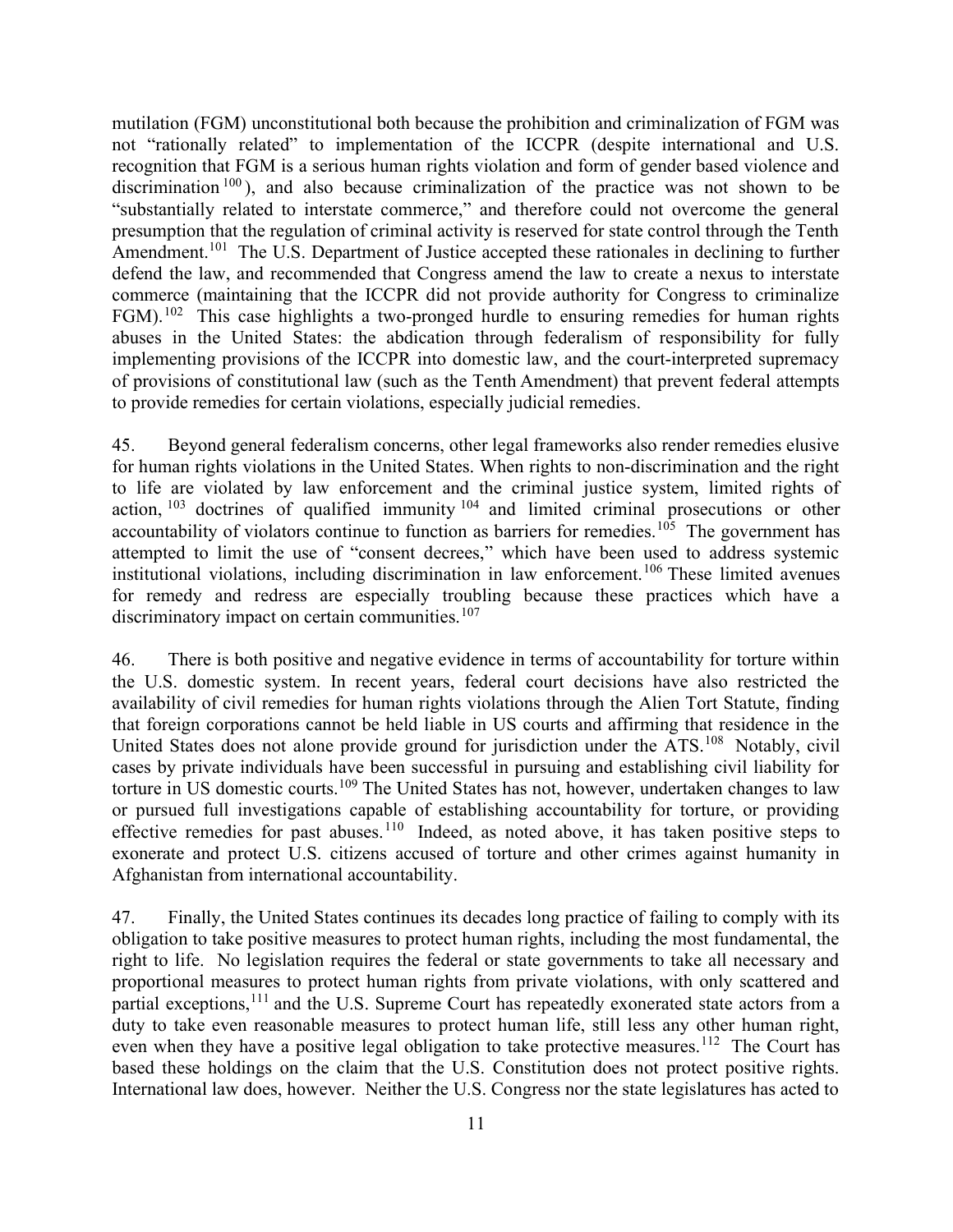rectify the absence of fundamental positive protections for U.S. citizens and others under U.S. jurisdiction.

#### Recommendations

- 1. Withdraw all reservations, understandings, and declarations to the ICCPR, CERD, and UNCAT that limit private causes of action in U.S. courts.
- 2. Adopt comprehensive federal legislation implementing U.S. obligations under human rights treaties to which it is a party, as well as customary international law binding on the United States, by conferring a private right of action for violation of the human rights guaranteed by international law, including provisions for effective remedies for victims of such violations.
- 3. Change U.S. laws and regulations to mandate that criminal prosecutors pursue full investigations capable of establishing accountability for torture.

 $^7$  E.g., Jenna Johnson, Donald Trump: Syrian refugees might be a terrorist army in disguise, WASHINGTON POST, 30 Sept. 2015, at https://www.washingtonpost.com/news/post-politics/wp/2015/09/30/donald-trump-syrian-refugeesmight-be-a-terrorist-army-in-disguise/?utm\_term=.b73710db3fec; Sarah Pulliam Bailey, *Donald Trump says he* would consider closing down some mosques in the U.S., WASHINGTON POST, 21 Oct. 2015, at https://www.washingtonpost.com/news/acts-of-faith/wp/2015/10/21/donald-trump-says-he-would-consider-closing-

down-some-mosques-in-the-u-s/?utm\_term=.d9dd91a3aa70; Phone Interview with Donald Trump, Morning Joe, MSNBC.com, 16 Nov. 2015, at https://www.msnbc.com/morning-joe/watch/trump-we-must-watch-and-studymosques-567563331864?v=raila; Vaughn Hillyard, Donald Trump's Plan for a Muslim Database Draws Comparison to Nazi Germany, NBC NEWS, 20 Nov. 2015, at https://www.nbcnews.com/politics/2016 election/trump-says-he-would-certainly-implement-muslim-database-n466716; Donald Trump MASSIVE Rally in Birmingham, Right Side Broadcasting Network, 21 Nov. 2015, at https://www.youtube.com/watch?v=kmPqV41bfC0; 'This Week' Transcript: Donald Trump and Ben Carson, ABC NEWS, 22 Nov. 2015, at https://abcnews.go.com/Politics/week-transcript-donald-trump-bencarson/story?id=35336008

With All Due Respect, BLOOMBERG TV, 23 Mar. 2016, at 28:46, at https://www.bloomberg.com/news/videos/2016-03-23/with-all-due-respect-03-23-16.

<sup>&</sup>lt;sup>1</sup> Chair, International Human Rights Committee of the International Law Association (American Branch)

<sup>2</sup> Fellow, Whitney R. Harris World Law Institute

<sup>&</sup>lt;sup>3</sup> Lecturer in Law, Transitional Justice Institute, Ulster University.

<sup>4</sup> James Carr Professor of International Criminal Law, Washington University School of Law; Director, Whitney R. Harris World Law Institute

<sup>&</sup>lt;sup>5</sup> Director, American Bar Association, International Criminal Court Project.

<sup>6</sup> Human Rights Council, Report of the Working Group on the Universal Periodic Review: United States of America, U.N. Doc. A/HRC/16/11, para. 92.63 (4 Jan. 2011), adopted by Human Rights Council, Decision 16/115, U.N. Doc. A/HRC/16/DEC/115 (Mar. 18, 2011); Human Rights Council, Report of the Working Group on the Universal Periodic Review: United States of America, U.N. Doc. A/HRC/30/12, para. 176.122 (20 July 2015), adopted by Human Rights Council, Decision 30/102, U.N. Doc. A/HRC/DEC/30/102 (14 Oct. 2015).

<sup>&</sup>lt;sup>9</sup> Candace Smith & John Santucci, *Donald Trump: Number of Muslim Immigrants Have 'Hostile Attitudes,'* ABC NEWS, 14 June 2016, at https://abcnews.go.com/Politics/donald-trump-number-muslim-immigrants-hostileattitudes/story?id=39844183.

 $10$  Carol Morello, Trumps signs order temporarily halting admission of refugees, promises priority for Christians, 27 Jan. 2017, at https://www.washingtonpost.com/world/national-security/trump-approves-extreme-vetting-ofrefugees-promises-priority-for-christians/2017/01/27/007021a2-e4c7-11e6-a547-

<sup>5</sup>fb9411d332c\_story.html?utm\_term=.5a030fb3a7c4.

<sup>11</sup> Executive Order 13769, Jan. 27, 2017.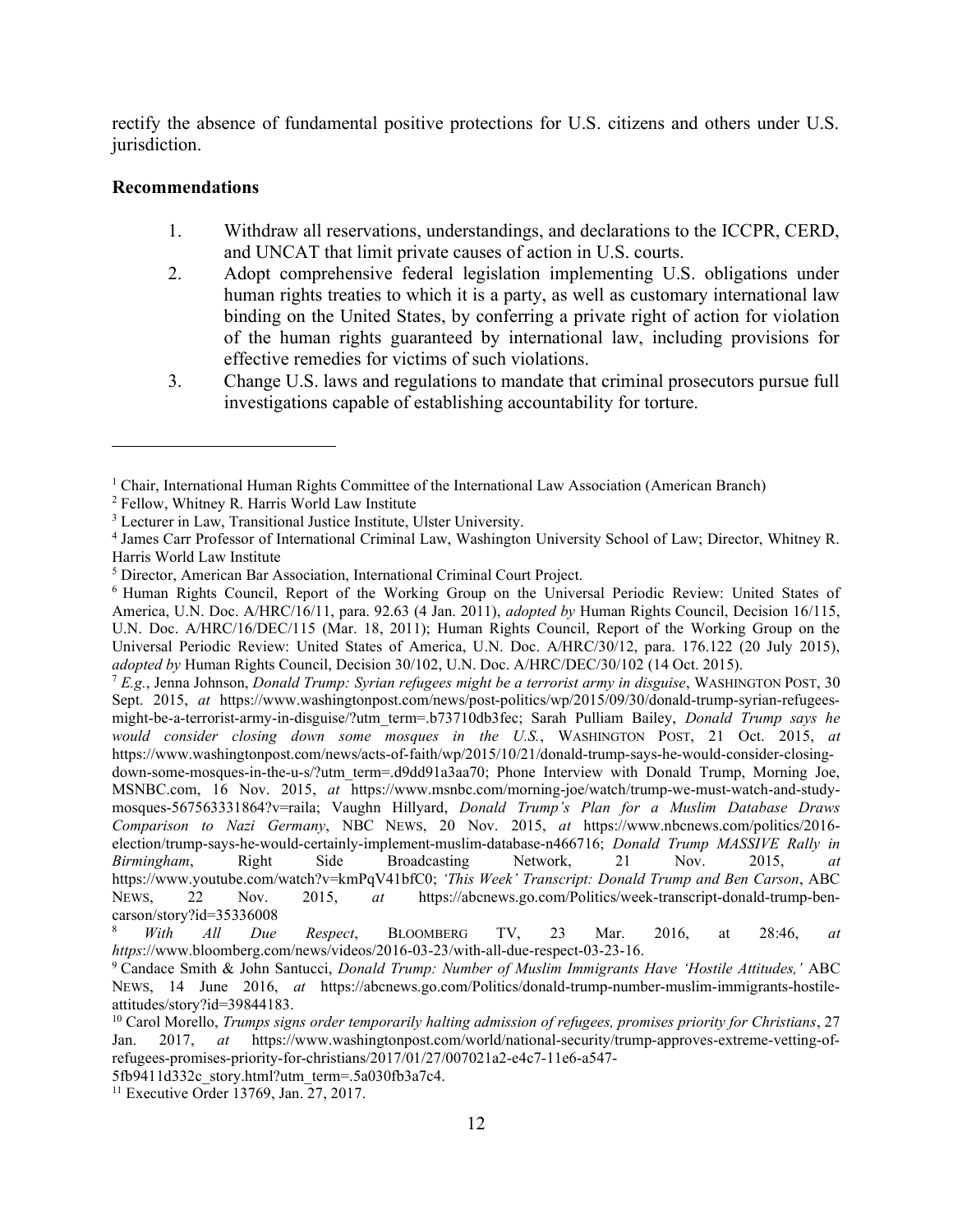<sup>12</sup> See, e.g., Amy B. Wang, Trump asked for a 'Muslim ban,' Giuliani says—and ordered a commission to do it 'legally,' WASH. POST, 29 Jan. 2017, at https://www.washingtonpost.com/news/the-fix/wp/2017/01/29/trump-askedfor-a-muslim-ban-giuliani-says-and-ordered-a-commission-to-do-it-legally/?utm\_term=.e9187b0a64a2.

<sup>13</sup> A draft report from the Department of Homeland Security (DHS), dated February 2016, concluded that a person's nationality "is unlikely to be a reliable indicator of potential terrorist activity" and that citizens of the countries specifically listed in the executive order are rarely implicated in U.S.-based terrorism. On 1 March 2017, DHS published a final version of the report as an unclassified internal memorandum. The final report made no change to the conclusions of the earlier draft, but it added "that most foreign-born, [U.S.]-based violent extremists likely radicalized several years after their entry to the United States, [thus] limiting the ability of screening and vetting

officials to prevent their entry because of national security concerns." These two documents are attached hereto. <sup>14</sup> Alex Nowrasteh, Terrorism and Immigration: A Risk Analysis, CATO Institute Policy Analysis No. 798, 13 Sept. 2016, at 2; Alex Nowrasteh, Guide to Trump's Executive Order to Limit Migration for "National Security' Reasons, CATO Institute, 26 Jan. 2017, Figure 1; David J. Bier, Extreme Vetting of Immigrants: Estimating Terrorism Vetting Failures, CATO Institute Policy Analysis No. 838, 17 Apr. 2018, at 18.

<sup>15</sup> International Refugee Assistance Project v. Trump, 857 F.3d 554, 592 (4th Cir. 2017) (en banc).

<sup>16</sup> Presidential Proclamation No. 9645 (24 Sept. 2017).

<sup>17</sup> Trump v. Hawaii, 585 U.S. \_\_, 138 S. Ct. 2392 (2018).

 $18$  *Id.*, slip op. at 20.

 $19$  *Id.*, slip op. at 32.

 $^{20}$  *Id.*, slip op. at 36.

<sup>21</sup> See Fong Yue Ting v. United States, 149 U.S. 698 (1893) (holding that aliens are entitled to equal protection of the laws under the Constitution's Fifth Amendment regardless of national origin); 42 U.S.C. § 2000d (prohibiting discrimination "on ground of race, color, or national origin" in "any program or activity receiving Federal financial assistance.").

 $22$  Ryan Devereaux, Murtaza Hussain & Alice Speri, Trump's Muslim Ban Triggers Chaos, Heartbreak, and Resistance, THE INTERCEPT, Jan. 29, 2017, at https://theintercept.com/2017/01/29/trumps-muslim-ban-triggerschaos-heartbreak-and-resistance/.

<sup>23</sup> HRC, General Comment No. 15, para. 5 (1986), U.N. Doc. HRI/GEN/1/Rev.1 at 18 (1994).

<sup>24</sup> Katayoun Kishi, Assaults against Muslims in U.S. surpass 2001 levels, Pew Research Ctr., 15 Nov. 2017, at http://www.pewresearch.org/fact-tank/2017/11/15/assaults-against-muslims-in-u-s-surpass-2001-level/.

<sup>25</sup> CTRS. FOR DISEASE CONTROL & PREVENTION (CDC), WIDE-RANGING ONLINE DATA FOR EPIDEMIOLOGIC RESEARCH (WONDER), Underlying Cause of Death, Results: Firearm Deaths by Intent (1999-2017), https://wonder.cdc.gov/controller/saved/D76/D48F344.

 $26$  For example, based on data from 2015, the United States has, per 100,000 persons, nearly twelve times as many gun deaths as Australia, eleven times as many as Germany, eight times as many as Israel, and twenty times as many as Spain. See SYDNEY SCH. OF PUB. HEALTH: GUNPOLICY.ORG, www.gunpolicy.org.

<sup>27</sup> See generally REDUCING GUN VIOLENCE IN AMERICA: INFORMING POLICY WITH EVIDENCE AND ANALYSIS (Daniel W. Webster & Jon S. Vernick eds., 2013); Julian Santaella-Tenorio et al., What Do We Know About the Association Between Firearm Legislation and Firearm-Related Injuries?, 38 EPIDEMIOLOGIC REVIEWS 140 (2016).

 $28$  As of 4 September 2019, there had been 2,214 mass shootings – defined as the shooting of "four or more people, excluding the shooter…at the same general time and location" – killing at least 2,494 people and wounding another 9,494 since the December 2012 Sandy Hook Elementary School shooting. See German Lopez et al., After Sandy Hook We Said Never Again. and Then We Let 2,214 Mass Shootings Happen, VOX, www.vox.com/a/massshootings-sandy-hook (last visited 4 Sept. 2019).

<sup>29</sup> More Than 228,000 Students Have Experienced Gun Violence at School Since Columbine, WASH. POST, www.washingtonpost.com/graphics/2018/local/school-shootings-database/?utm\_term=.6b0520326e58 (last visited 4 Sept. 2019).

<sup>30</sup> More people have died or been injured in *mass* school shootings in the United States in the last 18 years than in the entire previous century. Antonis Katsiyannis et al., Historical Examination of United States Intentional Mass School Shootings in the 20th and 21st Centuries: Implications for Students, Schools, and Society, 27 J. CHILD & FAM. STUD. 2562 (2018).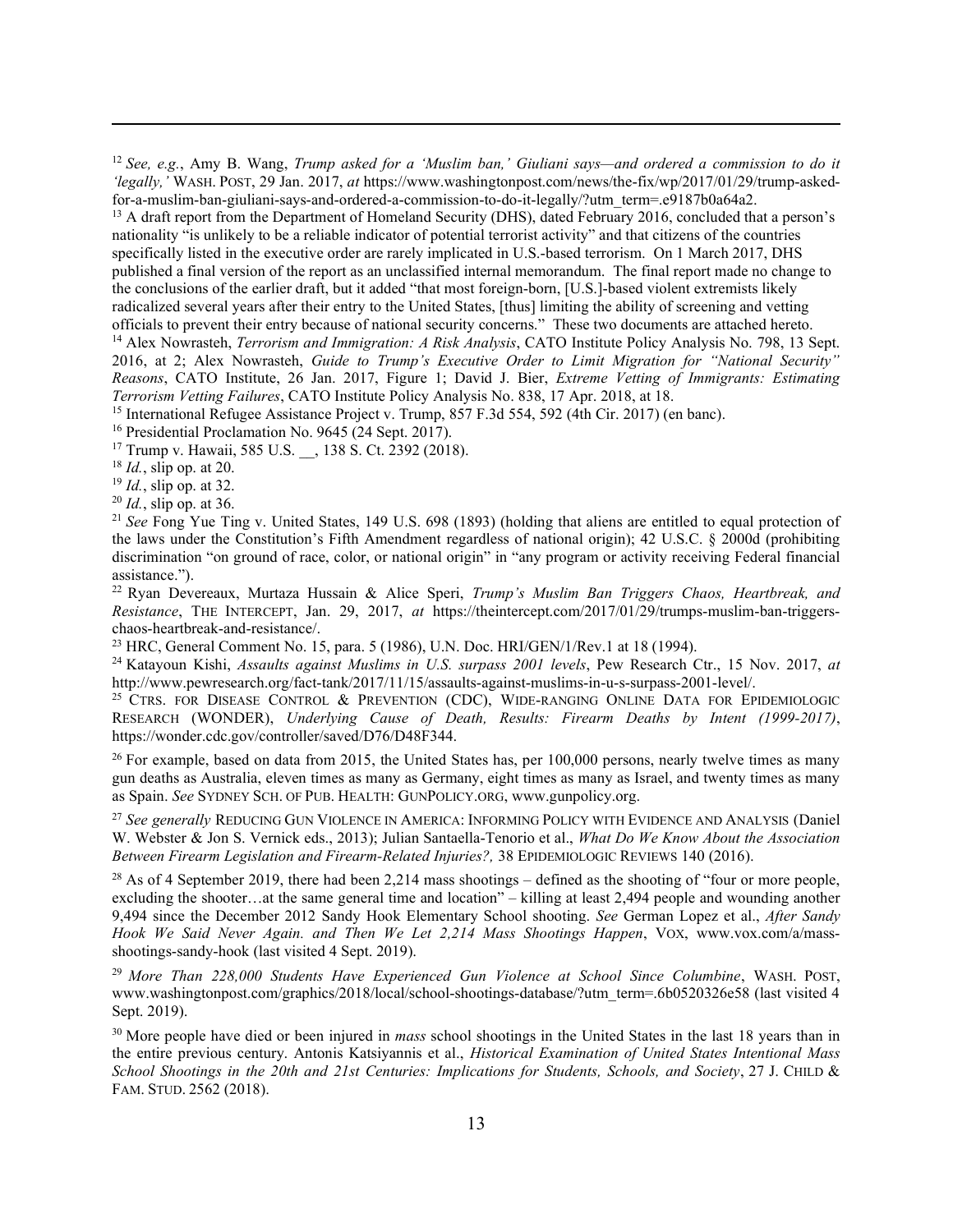<sup>31</sup> Suicide was the tenth leading cause of death in the United States in 2017. CTRS. FOR DISEASE CONTROL & PREVENTION (CDC), WEB-BASED INQUIRY STATISTICS QUERY AND REPORTING SYSTEM (WISQARS), 10 Leading Causes of Death by Age Group, United States - 2017, https://www.cdc.gov/injury/images/lccharts/leading\_causes\_of\_death\_by\_age\_group\_2017\_1100w850h.jpg.

<sup>32</sup> See Madeline Drexler, Guns & Suicide: The Hidden Toll, HARV. SCH. PUB. HEALTH MAGAZINE (Spring 2013).

33 82.5% of attempted suicides with firearms result in death. See Rebecca S. Spicer & Ted R. Miller, Suicide Acts in 8 States: Incidence and Case Fatality Rates by Demographics and Method, 90 AM. J. PUB. HEALTH 1885, 1888 (Dec. 2000).

<sup>34</sup> Rates of child firearm suicides increased 60% from 2007 to 2014. Katherine Fowler et al., Childhood Firearm Injuries in the United States, 140 AM. ACAD. PEDIATRICS 1 (2017).

<sup>35</sup> The presence of a gun in the home increases an individual's risk of death by suicide. *See* Douglas J. Wiebe, Homicide and Suicide Risks Associated With Guns in the Home: A National Case-Control Study, 41 ANNALS OF EMERGENCY MED. 771, 780 (2003); Matthew Miller et al., Firearm Availability and Suicide, Homicide, and Unintentional Firearm Deaths Among Women, 79 J. URBAN HEALTH 26 (2002); Michael Siegel & Emily F. Rothman, Firearm Ownership and Suicide Rates Among US Men and Women, 1981–2013, 106 AM. J. PUBLIC HEALTH 1316, 1317 (2016). Suicide rates tend to increase in correlation to gun ownership rates. See M. Miller & David Hemenway, Guns and Suicide in the United States, 359 N. ENGL. J. MED. 672 (2008); Justin Thomas Briggs & Alexander Tabarrok, Firearms and Suicides in US States, 37 INT'L REV. OF LAW & ECO.180 (2014).

<sup>36</sup> See Lisa M. Hepburn & David Hemenway, Firearm Availability and Homicide: A Review of the Literature, 9 AGGRESSION & VIOLENT BEHAV. 417 (2004); Arthur L. Kellermann et al., Gun Ownership as a Risk Factor for Homicide in the Home, 329 NEW ENG. J. MED. 1084, 1088-89 (1993); Douglas J. Wiebe, Homicide and Suicide Risks Associated with Guns in the Home: A National Case-Control Study, 41 ANNALS EMERGENCY MED. 771, 780 (2003); Jacquelyn C. Campbell et al., Risk Factors for Femicide in Abusive Relationships: Results from a Multisite Case Control Study, 93 AM. J. PUB. HEALTH 1089, 1092 (2003).

<sup>37</sup> See Douglas J. Wiebe, Firearms in US Homes as a Risk Factor for Unintentional Gunshot Fatality, 35 ACCIDENT ANALYSIS & PREVENTION 711, 713 (2003).

<sup>38</sup> Erin Grinshteyn & David Hemenway, Violent Death Rates in the US Compared to Those of the other High-Income Countries, 2015, 123 PREVENTATIVE MED. 20 (2019).

<sup>39</sup> Race is a significant factor in whether a defendant charged with a homicide has a successful Stand Your Ground defense: studies have found that a killing is 281% more likely to be found justified under a Stand Your Ground law when the attacker is white and the victim is black. JOHN ROMAN, RACE, JUSTIFIABLE HOMICIDE, AND STAND YOUR GROUND LAWS: ANALYSIS OF FBI SUPPLEMENTARY HOMICIDE REPORT DATA, URBAN INST. 9 (2013), www.urban.org/UploadedPDF/412873-stand-your-ground.pdf. Defendants in Stand Your Ground cases are also twice as likely to be convicted if the victim is white as opposed to if the victim is black or Latino. See Nicole Ackermann et al., Race, Law, and Health: Examination of 'Stand Your Ground' and Defendant Convictions in Florida, 142 SOC. SCI. & MED. 194, 194 (2015); Valerie Purdie-Vaughns & David R. Williams, Stand-Your-Ground is Losing Ground for Racial Minorities' Health, 147 SOCIAL SCI. & MED. 341 (2015).

<sup>40</sup> A 2017 study showed that Florida's SYG law was associated with a 32% increase in firearm homicide and states with Stand Your Ground laws witnessed a 53% average increase in the justifiable homicide rate after the law's passage, compared to a 5% decline over the same period in states which did not enact the law. David K. Humphreys et al., Evaluating the Impact of Florida's "Stand Your Ground" Self-Defense Law on Homicide and Suicide by Firearm: an Interrupted Time Series Study, 177 JAMA INTERN MED. 44 (2017); NATIONAL URBAN LEAGUE, MAYORS AGAINST ILLEGAL GUNS & VOTEVETS.ORG, SHOOT FIRST: 'STAND YOUR GROUND' LAWS AND THEIR EFFECT ON VIOLENCE CRIME AND THE CRIMINAL JUSTICE SYSTEM (2013), https://everytownresearch.org/documents/2015/04/shoot-first.pdf.

<sup>41</sup> Fatal Force, WASH. POST, www.washingtonpost.com/graphics/2018/national/police-shootings-2018/?noredirect=on&utm\_term=.1d6a08acfd2e.

 $42$  Reese et al., Screening for Traumatic Stress Among Survivors of Urban Trauma, 73 J. TRAUMA ACUTE CARE SURG. 462 (2012).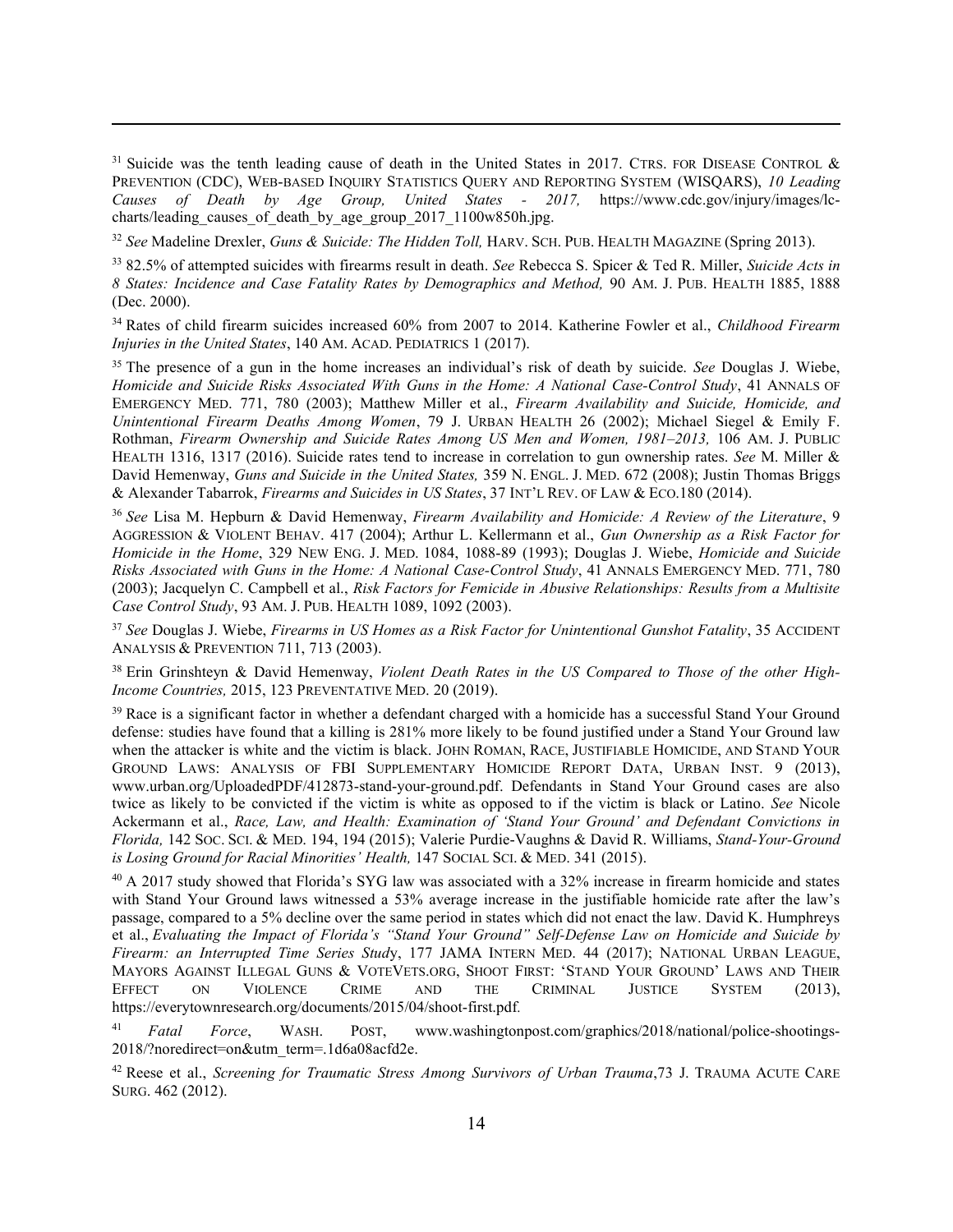<sup>43</sup> This is especially true for mass shootings. See e.g., Sarah R. Lowe & Sandro Galea, The Mental Health Consequences of Mass Shootings, 18 TRAUMA, VIOLENCE & ABUSE 62 (2017); James M. Shultz et al., Multiple Vantage Points on the Mental Health Effects of Mass Shootings, 16 CURRENT PSYCHIATRY REP. 469 (2014); Amanda M. Vicary & R. Chris Fraley, Student Reactions to the Shootings at Virginia Tech and Northern Illinois University: Does Sharing Grief and Support Over the Internet Affect Recovery? 35 PERSONALITY & SOC. PSYCHOL. BULL. 1555, 1559 (2010); Joseph R. Bardeen et al., *Emotion Regulation Difficulty as a Prospective Predictor of* Posttraumatic Stress Symptoms Following a Mass Shooting, 27 J. ANXIETY DISORDERS 188 (2013).

<sup>44</sup> See David Finkelhor et al., Prevalence of Childhood Exposure to Violence, Crime, and Abuse: Results from the National Survey of Children's Exposure to Violence, 169 JAMA PEDIATRICS 746, 751 (2015); David Finkelhor et al., Children's Exposure to Violence: A Comprehensive National Survey, 2, NAT'L SURV. OF CHILDREN'S EXPOSURE TO VIOLENCE, U.S. DEP'T OF JUSTICE & CTR. FOR DISEASE CONTROL & PREVENTION (2009).

<sup>45</sup> Jessica Lenahan (Gonzalez) et al. v. United States, Case 12.626, Inter-Am. Comm'n H.R., Report No. 80/11, OEA/Ser.L/V/II, doc. 69 rev., ¶ 128 (2011) (the State has an obligation to "prevent and respond to the actions of non-state actors and private persons").

<sup>46</sup> Human Rights Comm., General Comment No. 31: Nature of the General Legal Obligation on States Parties to the Covenant, ¶ 8, U.N. Doc. CCPR/C/21/Rev.1/Add.13 (2004) (States must protect "not just against violations . . . by its agents, but also against acts committed by private persons or entities").

 $^{47}$  E.g., L.K. v. Netherlands, Communication No. 4/1991, U.N. Doc. CERD/C/42/D/4/1991 (16 Mar. 1993); A. YilmazDogan v. Netherlands, Communication No. 1/1984, U.N. Doc. CERD/C/36/D/1/1984 (1987).

<sup>48</sup> E.g., Hajrizi Dzemajl et al. v. Yugoslavia, Complaint No. 161/2000, Comm. Against Torture, ¶ 9.6, U.N. Doc. CAT/C/29/D/161/2000 (2 Dec. 2000). See also Comm. against Torture, Observations of the Committee against Torture on the revision of the United Nations Standard Minimum Rules for the Treatment of Prisoners (SMR), ¶ 6, U.N. Doc. CAT/C/51/4 (16 Dec. 2013) (the obligation to prevent applies in "contexts where the failure of the State to intervene encourages and enhances the danger of privately inflicted harm").

<sup>49</sup> E.g. Velásquez-Rodríguez v. Honduras, Merits, Judgment, Inter-Am. Ct. H.R. (ser. C) No. 4, ¶ 172 (29 July 1988) ("[a]n illegal act which violates human rights and which is initially not directly imputable to a State (for example, because it is the act of a private person . . . ) can lead to international responsibility of the State, not because of the act itself, but because of the lack of due diligence to prevent the violation or to respond to it as required.  $\dots$ ."); González et al. (Campo Algodonero) v. Mexico, Preliminary Objection, Merits, Reparations and Costs, Judgment, Inter-Am. Ct. H.R. (ser. C) No. 205, ¶ 181 (16 Nov. 2009).

<sup>50</sup> E.g., Renolde v. France, Application No. 5608/05, 24 Eur. Ct. H.R. (2008) (holding that French authorities violated the right to life of a prisoner by not preventing his suicide when there was a clear indication that he was endangered).

<sup>51</sup> E.g., Press Release: IACHR Takes Case Involving Ecuador to the Inter-American Court of Human Rights, OAS (13 Feb. 2019), www.oas.org/en/iachr/media\_center/PReleases/2019/032.asp (reporting that the Court found the Ecuadorian State responsible for violations to the right to life resulting from the suicide of a teenage girl who was sexually abused by leadership at her school).

 $^{52}$  E.g., Guillermo Ignacio Dermit Barbato et al. v. Uruguay, Communication No. 84/1981, U.N. Doc. CCPR/C/OP/2 (1990).

<sup>53</sup> Human Rights Comm., General Comment No. 36: on article 6 of the International Covenant on Civil and Political Rights, on the right to life, ¶ 9, U.N. Doc. CCPR/C/GC/36 (2018).

<sup>54</sup> E.g., Comm. Against Torture, General Comment No. 2, Implementation of art. 2 by States Parties, ¶ 18, U.N. Doc. CAT/C/GC/2 (24 Jan. 2008). ("where State authorities or others acting in official capacity or under colour of law, know or have reasonable grounds to believe that acts of torture or ill-treatment are being committed by non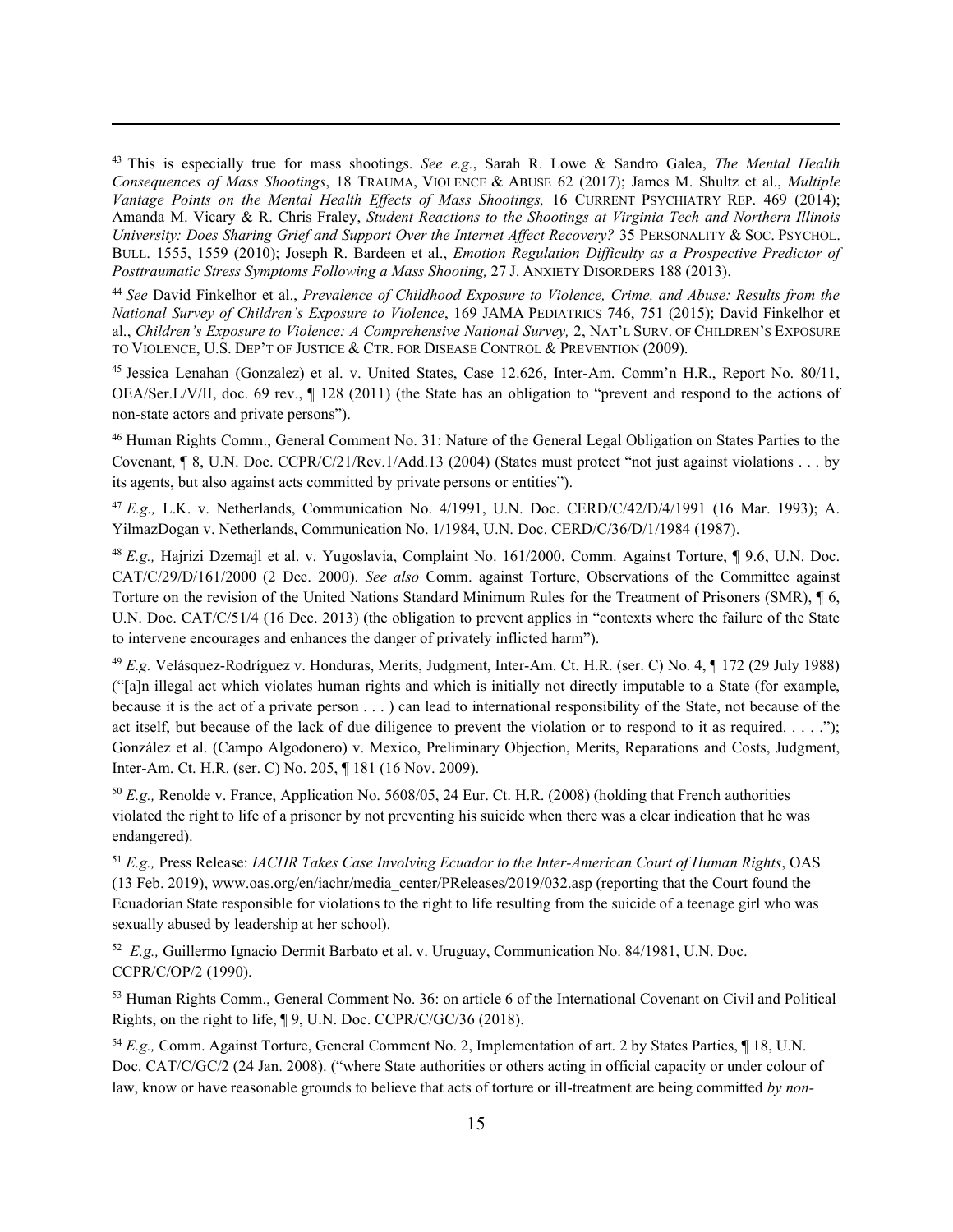State officials or private actors and they fail to exercise due diligence to prevent, investigate, prosecute and punish such non-State officials or private actors . . . the State bears responsibility").

<sup>55</sup> Human Rights Comm., General Comment No. 35: Article 9 (Liberty and security of person), ¶ 9, U.N. Doc. CCPR/C/GC/35 (16 Dec. 2014).

<sup>56</sup> Comm. Against Torture, General Comment No. 2, supra note 54, ¶ 15.

 $57$  *Id.*  $\P$  26.

 $58$  *Id.*  $\P$  21.

<sup>59</sup> Human Rights Comm., General Comment No. 35, supra note 55, ¶ 9.

<sup>60</sup> 18 U.S.C. §§ 921-924, 925A; 42 U.S.C. § 3759 (2012).

<sup>61</sup> PHILIP J. COOK & JENS LUDWIG, U.S. DEP'T. OF JUST., NCJ 165476, GUNS IN AMERICA: NATIONAL SURVEY ON PRIVATE OWNERSHIP AND USE OF FIREARMS 6-7 (1997), www.ncjrs.gov/pdffiles/165476.pdf.

<sup>62</sup> 18 U.S.C. §922 (g)(9) (2018).

<sup>63</sup> Violent Crime Control & Law Enforcement Act of 1994, Pub. L. No 103-322, § 110102, 108 Stat.1796 (1994).

<sup>64</sup> Firearms Owners' Protection Act of 1986, 18 U.S.C. § 921 (1986).

<sup>65</sup> 18 U.S.C. § 921 (2018). Any "person who makes occasional sales, exchanges, or purchases of firearms for the enhancement of a personal collection or for a hobby, or who sells all or part of his personal collection of firearms" is outside licensing requirements and can operate without adhering to important regulations mandated to other sellers.

<sup>66</sup> 15 U.S.C. §§ 7901-7903 (2018).

<sup>67</sup> Consolidated Appropriations Act 2010, Pub. L. No. 111-117, 123 Stat. 3128-3129 (2009).

<sup>68</sup> 15 U.S.C. § 2052(a)(5)(E) (2012).

<sup>69</sup> Omnibus Consolidated Appropriations Act (Dicky Amendment), Pub. L. No. 104-208, 110 Stat. 3009, 3009-244 (1997).

<sup>70</sup> See EVERYTOWN FOR GUN SAFETY, ACCESS DENIED: HOW THE GUN LOBBY IS DEPRIVING POLICE, POLICY MAKERS, AND THE PUBLIC OF THE DATA WE NEED TO PREVENT GUN VIOLENCE (2013), https://everytownresearch.org/documents/2015/04/access-denied.pdf.

<sup>71</sup> Human Rights Council, 2015 Report of the Working Group on the Universal Periodic Review: United States of America, supra note Error! Bookmark not defined., 176.62, Recommendation by Trinidad and Tobago.

 $72$  Id.,  $\P$  176.231, Recommendation by Azerbaijan.

<sup>73</sup> Id., ¶ 176.232, Recommendation by Iceland.

<sup>74</sup> Id., ¶ 176.230, Recommendation by Ecuador.

 $^{75}$  *Id.*, ¶ 176.233, Recommendation by Peru.

<sup>76</sup> Situation in the Islamic Republic of Afghanistan, *Decision Pursuant to Article 15 of the Rome Statute* (Pre-Trial Chamber II, 12 Apr. 2019), https://www.icc-cpi.int/CourtRecords/CR2019\_02068.PDF.

 $77$  Situation in the Islamic Republic of Afghanistan, Decision on the Prosecutor and Victims' Requests for Leave to Appeal the 'Decision Pursuant to Article 15 of the Rome Statute on the Authorisation of an Investigation into the Situation in the Islamic Republic of Afghanistan', (Pre-Trial Chamber II, 17 Sept. 2019, https://www.icccpi.int/Pages/record.aspx?docNo=ICC-02/17-62.

<sup>78</sup> See, e.g., Full text of John Bolton's speech to the Federalist Society, 10 Sept. 2018, at ALJAZEERA.COM, https://www.aljazeera.com/news/2018/09/full-text-john-bolton-speech-federalist-society-180910172828633.html (". . . today, reflecting congressional concerns with Palestinian attempts to prompt an ICC investigation of Israel, the State Department will announce the closure of the Palestine Liberation Organization office here in Washington, DC. ... [W]e will not allow the ICC, or any other organisation, to constrain Israel's right to self-defence.").  $79$  Id.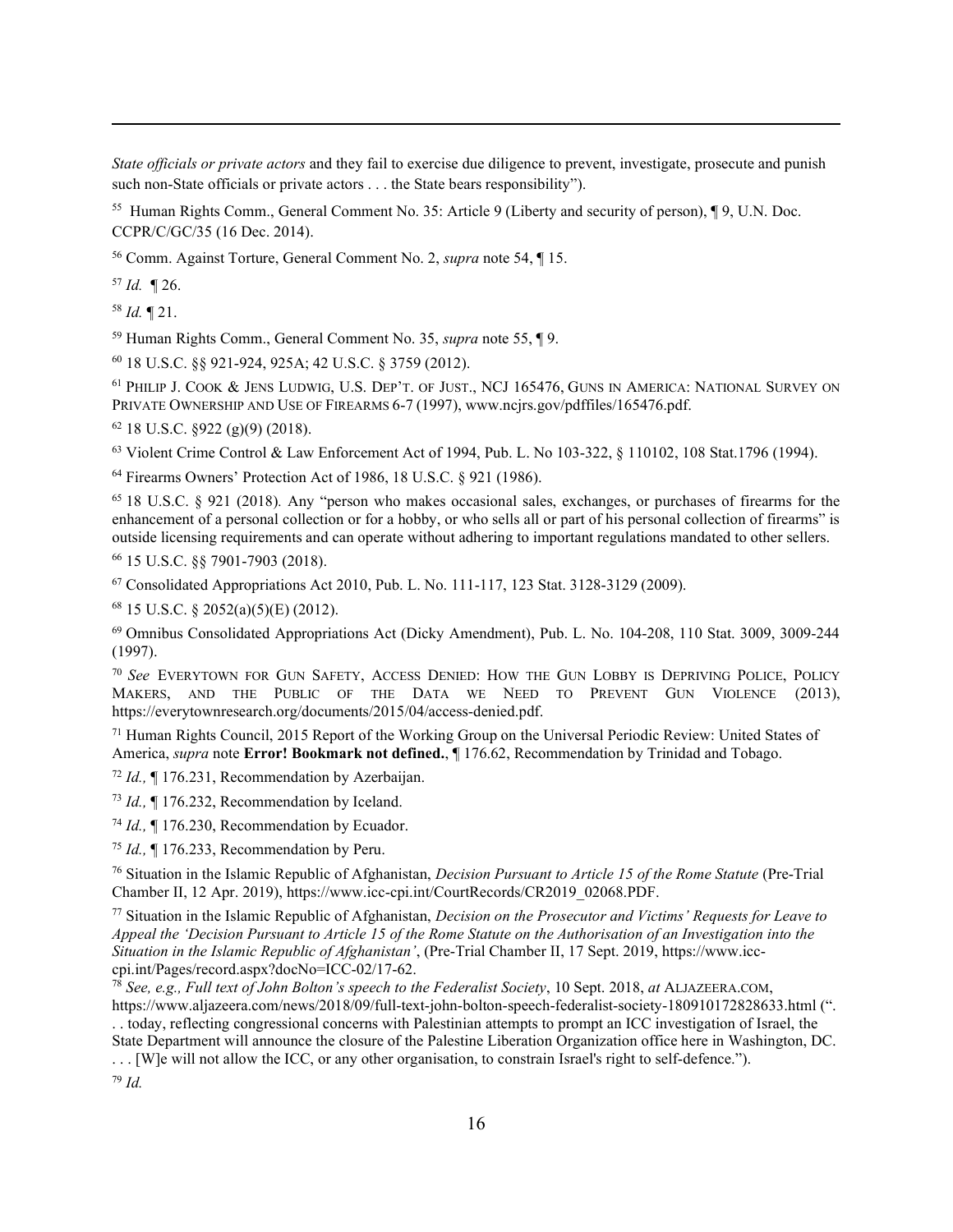<sup>80</sup> White House, Press Briefing by Press Secretary Sarah Sanders and CEA Chairman Kevin Hassett, 10 Sept. 2018, https://www.whitehouse.gov/briefings-statements/press-briefing-press-secretary-sarah-sanders-cea-chairman-kevinhassett-091018/.

<sup>81</sup> U.S. Department of State, Restoring the Role of the Nation-State in the Liberal International Order, Remarks by Michael R. Pompeo, 4 Dec. 2018, https://www.state.gov/restoring-the-role-of-the-nation-state-in-the-%20liberalinternational-order-2/.

 $82$  US revokes ICC prosecutor's visa over Afghanistan inquiry, 5 Apr. 2019, THE GUARDIAN, https://www.theguardian.com/law/2019/apr/05/us-revokes-visa-of-international-criminal-courts-top-prosecutor.

 $83$  Dan De Luce & Abigail Williams, Trump admin to ban entry of International Criminal Court investigators, NBC NEWSehttps://www.nbcnews.com/politics/white-house/trump-admin-ban-entry-international-criminal-courtinvestigators-n983766.

<sup>e</sup>eICC Press Release, The ICC will continue its independent and impartial work, undeterred, ICC-CPI-20180912- PR1406 (12 Sept. 2018), https://www.icc-cpi.int/Pages/item.aspx?name=pr1406.

<sup>85</sup> Situation in the Islamic Republic of Afghanistan, Decision Pursuant to Article 15, supra note 76,  $\sqrt{\phantom{a}}$  94.  $86$  Id.

<sup>87</sup> U.S. Department of State, Unanimous Rejection of International Criminal Court Investigation, Michael R. Pompeo 12 Apr. 2019, https://www.state.gov/unanimous-rejection-of-international-criminal-court- %20investigation/.

<sup>88</sup> See Senate Select Committee on Intelligence, Committee Study of the Central Intelligence Agency's Detention and Interrogation Program, Declassification Revisions, 3 Dec. 2014,

https://www.intelligence.senate.gov/sites/default/files/publications/CRPT-113srpt288.pdf.

<sup>89</sup> Scott Shane, No Charges Filed on Harsh Tactics Used by the C.I.A, N.Y. TIMES, 30 Aug. 2012, https://www.nytimes.com/2012/08/31/us/holder-rules-out-prosecutions-in-cia-interrogations.html See also, Office of the Prosecutor, Situation in the Islamic Republic of Afghanistan, Public redacted version of "Request for authorisation of an investigation pursuant to article 15," ¶¶ 290-328, ICC No. 02/17 (20 Nov. 2017), https://www.icc-cpi.int/CourtRecords/CR2017\_06891.PDF ("there appears to have been no criminal investigation or prosecution of any person who devised, authorised or bore oversight responsibility for the implementation by members of the CIA of the interrogation techniques constituting torture, cruel treatment or outrages upon personal dignity, whether in relation to those that were formally authorised by the OLC or those that went beyond the scope of the legal guidance." ¶ 328).

<sup>90</sup> United Nations Congress on the Prevention of Crime and the Treatment of Offenders, Basic Principles on the Independence of the Judiciary (6 Sept. 1985), endorsed by G.A. Res. 40/32 (29 Nov. 1985); G.A. Res. 40/146 (13 Dec. 1985) (particularly principles 2 and 3 related to the exclusive authority of the judiciary to determine cases without restrictions, improper influences, pressures, threats, or interferences and principle 4 on inappropriate or unwarranted interferences in the judicial process).

<sup>91</sup> United Nations Congress on the Prevention of Crime and the Treatment of Offenders, Basic Principles on the Role of Lawyers (7 Sept. 1990) (particularly principle 16 on the need for lawyers to perform their professional functions without intimidation, hindrance, harassment, or improper interference and to not suffer or be threatened with sanctions for any action taken in accordance with their professional duties, standards, and ethics).

<sup>92</sup> United Nations Congress on the Prevention of Crime and the Treatment of Offenders, Guidelines on the Role of Prosecutors (7 Sept. 1990) (particularly Principle 4. which holds that States must ensure that prosecutors are able to perform their professional functions without intimidation, hindrance, harassment, improper interference, or unjustified exposure to civil, penal, or other liability).

 $93$  Center for Constitutional Rights, Complaint against the United States of America to the United Nations Special Rapporteur of the Human Rights Council on the Independence of Judges and Lawyers, 5 June 2019, https://ccrjustice.org/sites/default/files/attach/2019/06/5%20June%202019\_Special%20Rapp%20letter%20ICC\_fina l.pdf.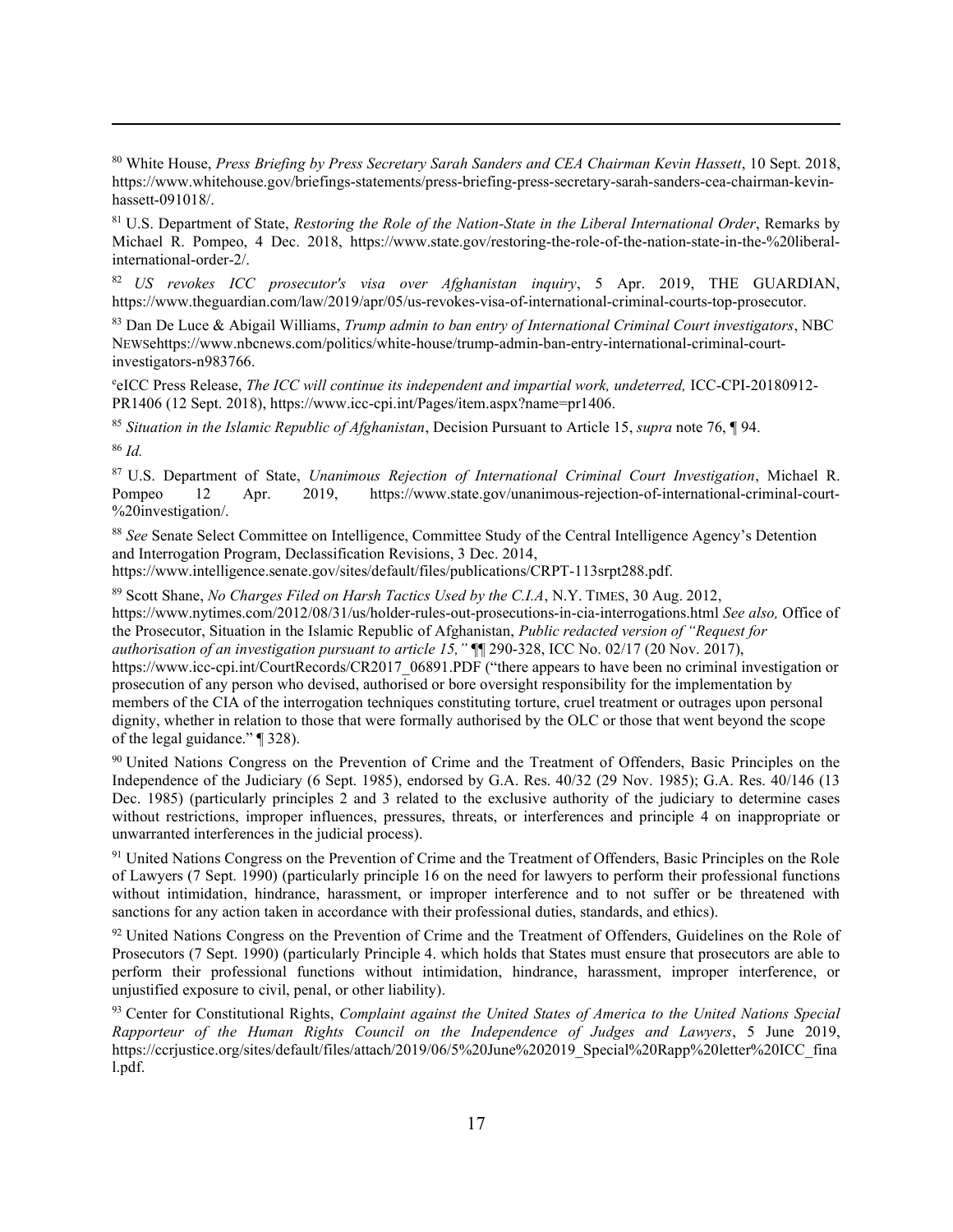94 International Covenant on Civil and Political Rights art. 2, Dec. 16, 1966, 999 U.N.T.S. 171. See also, Universal Declaration of Human Rights, G.B. Res. 217(III)A, art. 8, U.N. Doc. A/RES/217(III) (Dec. 10, 2948); Convention against Torture and Other Cruel, Inhuman or Degrading Treatment or Punishment art. 14, Dec. 10, 1984, 1465 U.N.T.S. 85; International Convention on the Elimination of All Forms of Racial Discrimination art. 6, Dec. 21, 1965, 660 U.N.T.S. 195; U.N. Human Rights Committee, General Comment No. 31 on The Nature of the General Legal Obligation Imposed on States Parties to the Covenant, ¶ 7, U.N. Doc. CCPR/C/21/Rev.1/Add. 13 (Mar. 29, 2004).

95 See, e.g., Convention against Torture and Other Cruel, Inhuman or Degrading Treatment or Punishment arts. 2, 4, Dec. 10, 1984, 1465 U.N.T.S. 85; Convention on the Prevention and Punishment of the Crime of Genocide arts. 1, 4-6, Dec. 9, 1948, 78 U.N.T.S. 277; U.N. Human Rights Committee, General Comment No. 31 on The Nature of the General Legal Obligation Imposed on States Parties to the Covenant, ¶¶ 17-18, U.N. Doc. CCPR/C/21/Rev.1/Add. 13 (Mar. 29, 2004); Basic Principles and Guidelines on the Right to a Remedy and Reparation for Victims of Gross Violations of International Human Rights Law and Serious Violations of International Humanitarian Law, G.A. Res. 60/147, ¶ 6, U.N. Doc. A/RES/60/147 (Dec. 16, 2005).

<sup>96</sup> Jessica Lenahan (Gonzales) v. United States, Case No. 12.626, Inter-Am. Comm'n H.R., Report No. 80/11, ¶¶ 164-170; U.N. Human Rights Committee, General Comment No. 31 on The Nature of the General Legal Obligation Imposed on States Parties to the Covenant, ¶ 8 U.N. Doc. CCPR/C/21/Rev.1/Add. 13 (Mar. 29, 2004); U.N. Committee Against Torture, General Comment No. 2, ¶ 18, U.N. Doc. CAT/C/CG/2 (Jan. 24, 2008). For examples of the distinction, see e.g., United States v. Morrison, 529 U.S. 598, 620-25 (2000); Matter of A-B-, Respondent, 27 I&N Dec. 316, 320 (A.G. 2018) (permanent injunction issued by Grace v. Sessions, No. 18-cv-01853 (D.D.C. Dec. 17, 2018).

<sup>97</sup> U.N. Human Rights Committee, General Comment No. 31 on The Nature of the General Legal Obligation Imposed on States Parties to the Covenant,  $\P$  15-16, U.N. Doc. CCPR/C/21/Rev.1/Add. 13 (Mar. 29, 2004); Committee on the Elimination of Racial Discrimination, General Recommendation XXVI on Article 6 of the Convention (Mar. 24, 2000).

<sup>98</sup> U.N. Human Rights Committee, General Comment No. 31 on The Nature of the General Legal Obligation Imposed on States Parties to the Covenant, ¶¶ 4, U.N. Doc. CCPR/C/21/Rev.1/Add. 13 (Mar. 29, 2004). See, e.g., U.N. Human Rights Committee, Consideration of Reports Submitted by States Parties Under Article 40 of the Covenant, Addendum, United States of America, ¶ 4, U.N. Doc. CCPR/C/81/Add.4 (Aug. 24, 1994) (understanding on the federal system "is not a reservation and does not modify or limit the international obligations of the United States under the Covenant.").

<sup>99</sup> U.N. Human Rights Committee, Concluding Observations on the Fourth Periodic Report of the United States of America, ¶ 4 U.N. Doc. CCPR/C/USA/CO/4 (Apr. 23, 2014); see also, Sosa v. Alvarez-Machain, 542 U.S. 692, 735 (2004) (recognizing that the United States understood the ICCPR to not be self-executing).

100 See, e.g., U.N. Committee Against Torture, General Comment No. 2, ¶ 18, U.N. Doc. CAT/C/CG/2 (Jan. 24, 2008). See also, "U.S. Government Fact Sheet on Female Genital Mutilation or Cutting (FGM/C)," U.S. Dep't of State, https://travel.state.gov/content/travel/en/us-visas/visa-information-resources/fact-sheet-on-female-genitalmutilation-or-cutting.html.

<sup>101</sup> U.S. v. Nagarwala, No. l 7-cr-20274 (E.D. Mich. Nov. 20, 2018) ("even accepting the government's contention that the criminal punishment of FGM is rationally related to the cited articles of the ICCPR, federalism concerns… prevent Congress from criminalizing FGM."). Many states do not have laws criminalizing FGM. "U.S. Laws Against  $FGM$  – State by State", EQUALITY NOW, https://www.equalitynow.org/us\_laws\_against\_fgm\_state\_by\_state.

<sup>102</sup> Letter from Noel J. Fancisco, Solicitor General, U.S. Dep't of Justice, to Sen. Dianne Feinstein, Committee on the Judiciary (Apr. 10, 2019), https://www.justice.gov/oip/foia-library/osg-530d-letters/4\_10\_2019/download.

<sup>103</sup> See, e.g., 42 U.S.C. § 14141 (no private right of action for "pattern or practice" of constitutional violations); 34 U.S.C. § 10228 (private right of action for discrimination permitted after exhaustion of administrative remedies).

<sup>104</sup> See Kisela v. Huges, 138 S. Ct. 1152 (2018) (Sotomayor, J. dissenting) (describing the Court's per curiam opinion finding that a police officer was entitled to qualified immunity as "effectively treating qualified immunity as an absolute shield"); Ziegler v. Abassi, 137 S. Ct. 1843 (2017) (finding petitioners entitled to qualified immunity with respect to claims that they violated law prohibiting conspiracies to violate equal protection rights).